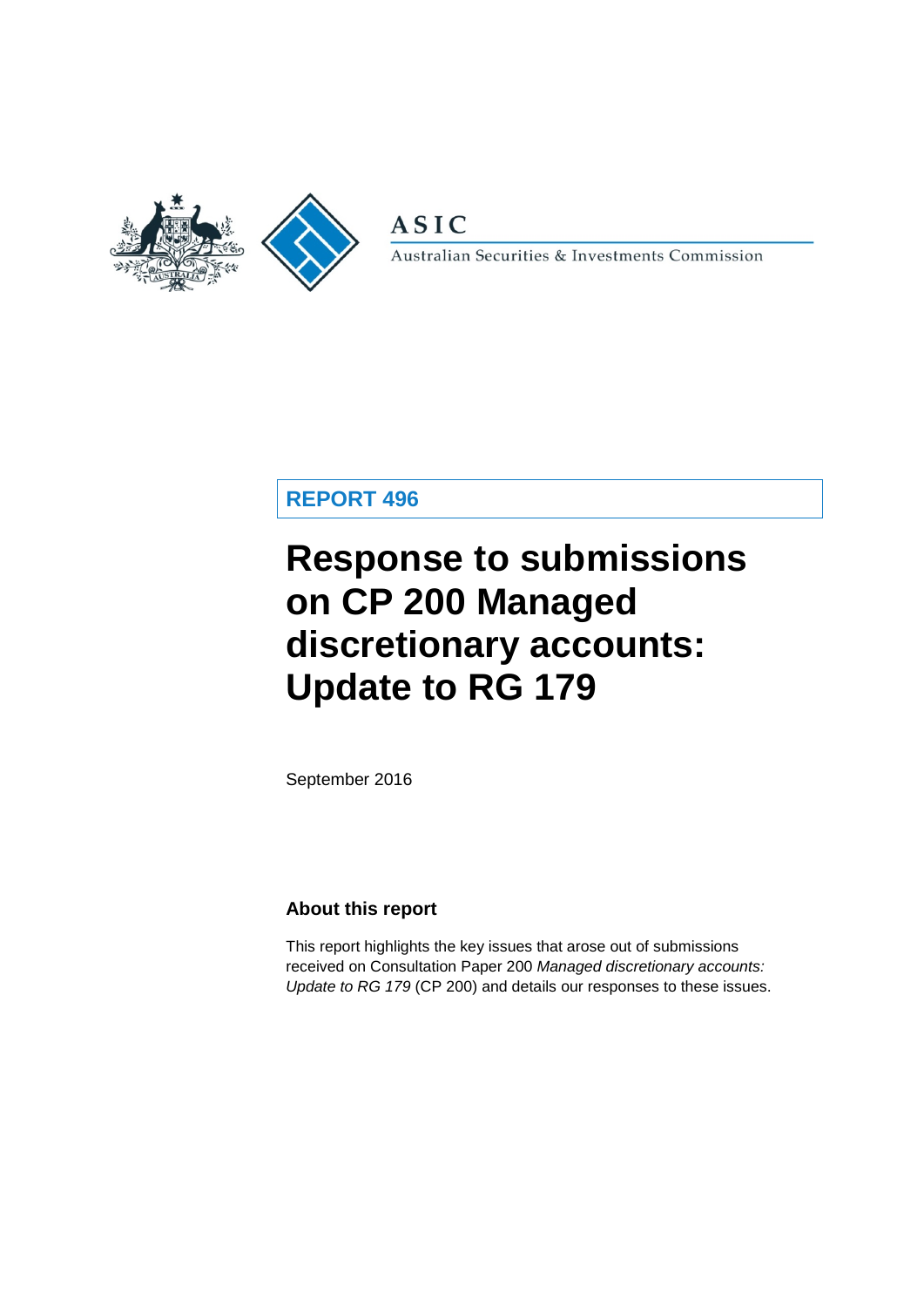#### **About ASIC regulatory documents**

In administering legislation ASIC issues the following types of regulatory documents.

**Consultation papers**: seek feedback from stakeholders on matters ASIC is considering, such as proposed relief or proposed regulatory guidance.

**Regulatory guides**: give guidance to regulated entities by:

- explaining when and how ASIC will exercise specific powers under legislation (primarily the Corporations Act)
- explaining how ASIC interprets the law
- describing the principles underlying ASIC's approach
- giving practical guidance (e.g. describing the steps of a process such as applying for a licence or giving practical examples of how regulated entities may decide to meet their obligations).

**Information sheets**: provide concise guidance on a specific process or compliance issue or an overview of detailed guidance.

**Reports**: describe ASIC compliance or relief activity or the results of a research project.

### **Disclaimer**

This report does not constitute legal advice. We encourage you to seek your own professional advice to find out how the Corporations Act and other applicable laws apply to you, as it is your responsibility to determine your obligations.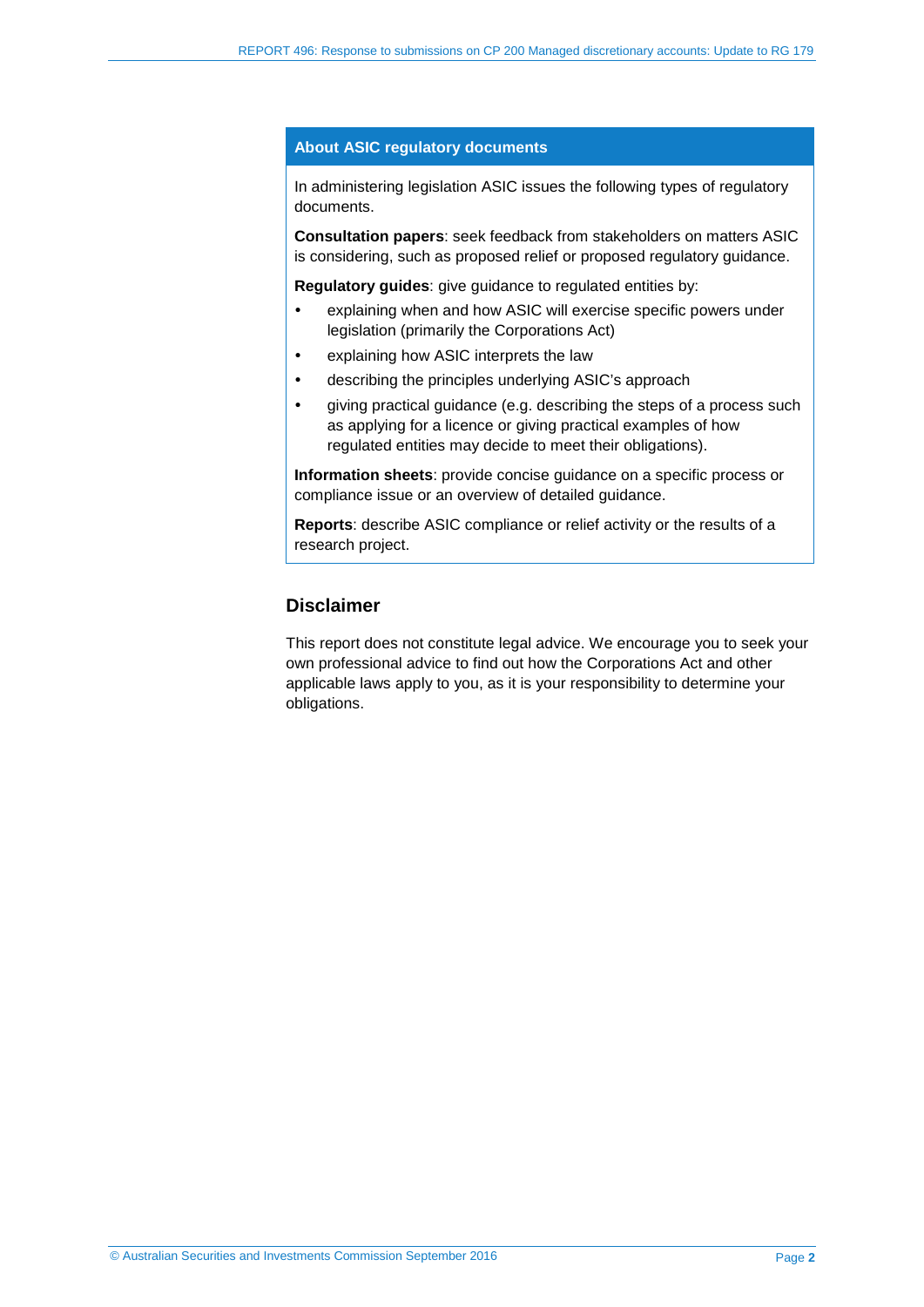# **Contents**

| A |                                                                  |  |
|---|------------------------------------------------------------------|--|
|   |                                                                  |  |
|   |                                                                  |  |
| в | Resolving the two outstanding no-action positions7               |  |
|   |                                                                  |  |
|   |                                                                  |  |
| C | Updating financial requirements for MDA providers11              |  |
|   |                                                                  |  |
| D |                                                                  |  |
|   | The investment program, MDA contract and advice about the MDA 14 |  |
|   |                                                                  |  |
|   |                                                                  |  |
|   |                                                                  |  |
|   |                                                                  |  |
| Е | Other modifications to our guidance and relief19                 |  |
|   | Investing in arrangements where recourse is not limited 19       |  |
|   | MDA clients that become non compos mentis or of unsound mind 21  |  |
| F |                                                                  |  |
|   | Other modifications to our guidance and relief24                 |  |
|   |                                                                  |  |
|   |                                                                  |  |
|   |                                                                  |  |
| G |                                                                  |  |
|   |                                                                  |  |
|   |                                                                  |  |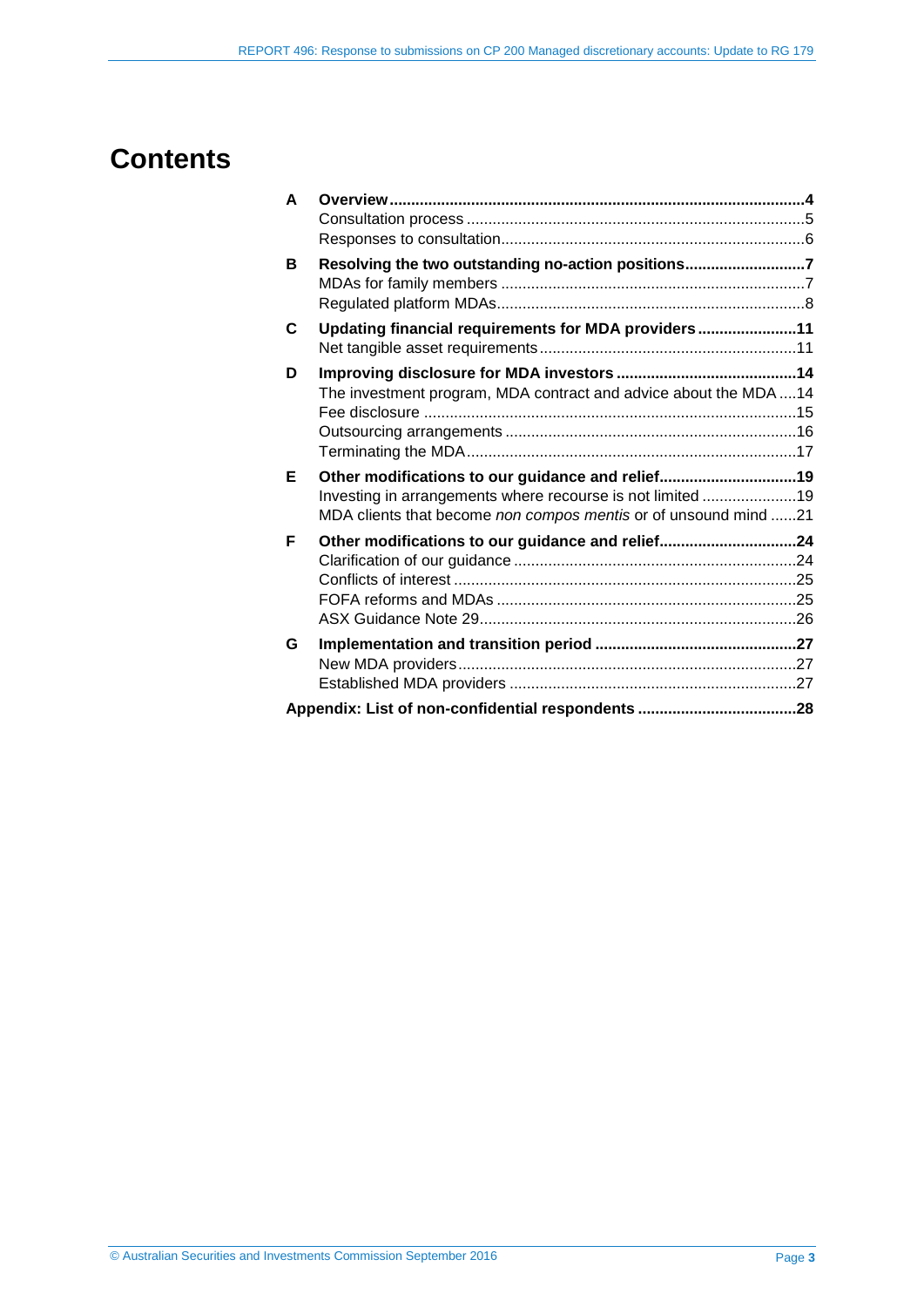# <span id="page-3-0"></span>**A Overview**

| $\mathbf{1}$   | ASIC is responsible for regulating managed discretionary account (MDA)<br>services provided to retail clients.                                                                                                                                                                                                                                                                         |
|----------------|----------------------------------------------------------------------------------------------------------------------------------------------------------------------------------------------------------------------------------------------------------------------------------------------------------------------------------------------------------------------------------------|
| $\overline{c}$ | An MDA service comprises some or all of the services and functions<br>involved in providing an MDA. An MDA is a facility, other than a registered<br>managed investment scheme (registered scheme) or an interest in a<br>registered scheme, with the following features:                                                                                                              |
|                | a person (client) makes contributions;<br>(a)                                                                                                                                                                                                                                                                                                                                          |
|                | the client portfolio assets are managed on an individual basis by another<br>(b)<br>person (MDA provider) at the MDA provider's discretion (subject to<br>any agreed limitation); and                                                                                                                                                                                                  |
|                | the client and the MDA provider intend that the MDA provider will use<br>(c)<br>the client portfolio assets to generate a financial return or other benefit<br>for the client.                                                                                                                                                                                                         |
| $\mathfrak{Z}$ | There are a wide variety of arrangements that can constitute an MDA.<br>Industry uses different terminology to refer to services that may have the<br>relevant features of an MDA. For example, products more commonly known<br>by industry as a separately managed account, individually managed account<br>or a unified managed account may fall within the definition of an MDA.    |
| $\overline{4}$ | We consider that an MDA generally falls within the definition of both a<br>'managed investment scheme' under s9 of the Corporations Act and a 'facility<br>for making a financial investment' under s763B of the Corporations Act.                                                                                                                                                     |
| 5              | We regulate MDAs as a financial product. If you enter into a contract with a<br>client to provide an MDA, we treat you as the issuer of a financial product.<br>However, we recognise that MDAs also involve a range of functions and<br>services, such as offering and trading in financial products, operating a<br>custodial or depository service, and giving personal advice.     |
| 6              | ASIC's guidance and requirements for MDAs are set out in Regulatory<br>Guide 179 Managed discretionary account services (RG 179) and Class<br>Order [CO 04/194]—which is being replaced by ASIC Corporations<br>(Managed Discretionary Account Services) Instrument 2016/968.                                                                                                          |
| 7              | We apply a tailored regulatory regime to MDA providers, giving relief from<br>the managed investment scheme provisions in Ch 5C of the Corporations<br>Act, and the financial product disclosure provisions in Ch 6D and Pt 7.9 of<br>the Corporations Act. We do this on the basis that MDA providers have<br>more limited functions than responsible entities of registered schemes. |
| 8              | To benefit from our relief, MDA providers must comply with the AFS<br>licensing and conduct requirements in Pts 7.6–7.8 of the Corporations Act—<br>and some additional conduct requirements designed to promote protection<br>for investors and financial consumers.                                                                                                                  |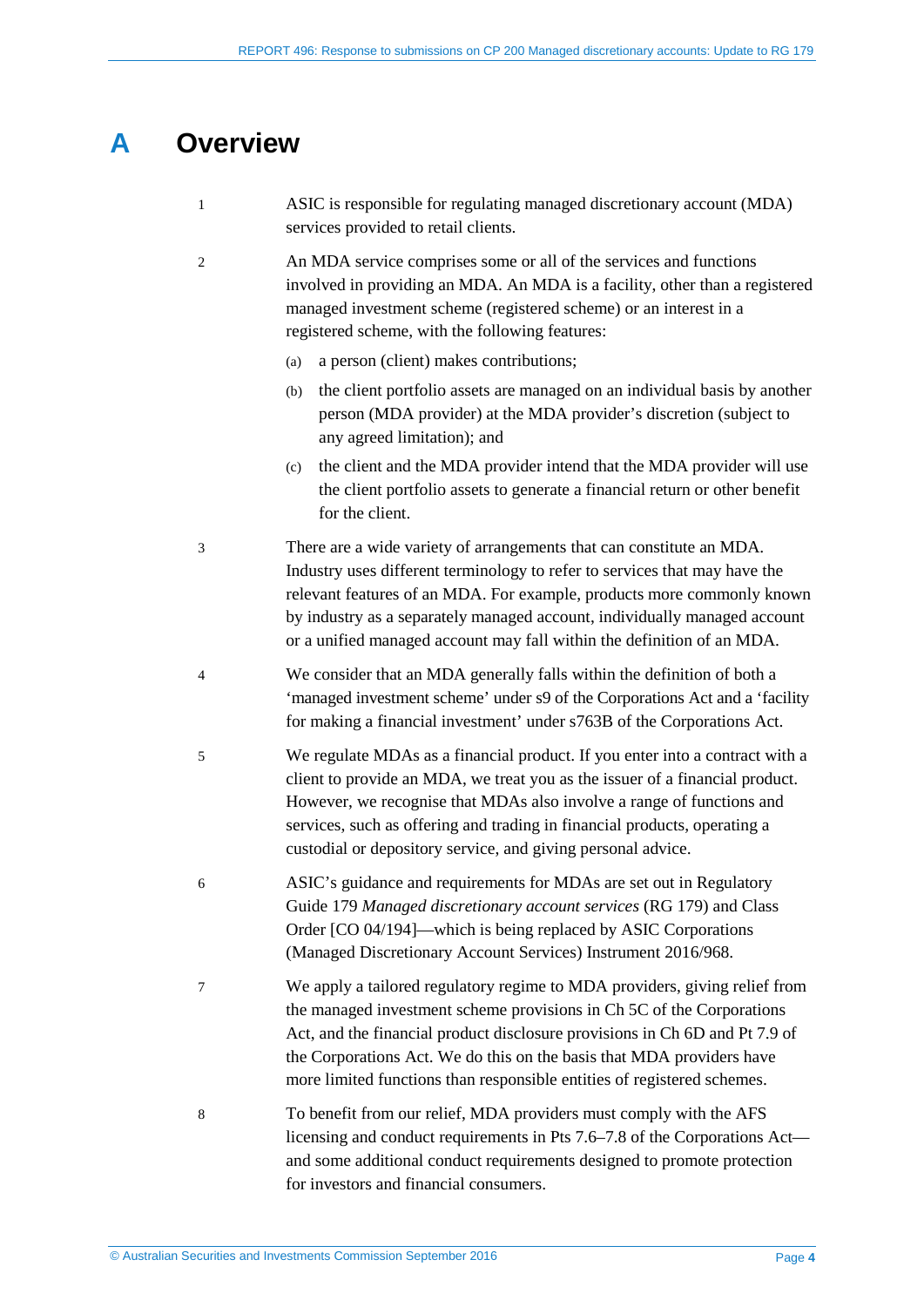# <span id="page-4-0"></span>**Consultation process**

- 9 In [Consultation Paper 200](http://asic.gov.au/regulatory-resources/find-a-document/consultation-papers/cp-200-managed-discretionary-accounts-updates-to-rg-179/) *Managed discretionary accounts: Update to RG 179* (CP 200), we proposed to modify some areas of our guidance and conditions of relief to resolve ambiguities in the current requirements, to ensure that our regulatory requirements for MDAs are consistent with those that apply to comparable financial products, and to promote confident and informed investors and financial consumers.
- 10 In particular, we set out our proposals in CP 200 on:
	- (a) revoking two outstanding, ASIC-issued, no-action letters on MDAs for family members and MDAs operated on regulated platforms;
	- (b) consolidating ASIC's no-action position on MDAs for family members into our relief instrument and imposing limited conditions on the operation of these accounts;
	- (c) requiring MDA providers to meet enhanced financial resource requirements:
	- (d) requiring MDA providers that provide custodial and depository services, and external MDA custodians, to meet enhanced financial requirements;
	- (e) modifying our relief instrument to impose specific conditions when an MDA provider has a discretion to invest retail clients' portfolio assets in products or arrangements where recourse is not limited (e.g. contracts for difference);
	- (f) requiring disclosure about how clients may terminate their MDA contract;
	- (g) requiring disclosure about the operation of outsourcing arrangements in particular circumstances; and
	- (h) updating our guidance to reflect the changes in the law that have been implemented as part of the Future of Financial Advice (FOFA) reforms.
- 11 This report highlights the key issues that arose out of the submissions received on CP 200, and our responses to those issues.
- 12 This report is not intended to be a comprehensive summary of all the responses we received. It is also not meant to be a detailed report on every question from CP 200. We have limited this report to the key issues.
- 13 For a list of the non-confidential respondents to CP 200, see the appendix. Copies of these submissions are available on the ASIC website at [www.asic.gov.au/cp](http://www.asic.gov.au/cp) under CP 200.
- 14 We have now released our final guidance in the updated RG 179 and a new legislative instrument—ASIC Corporations (Managed Discretionary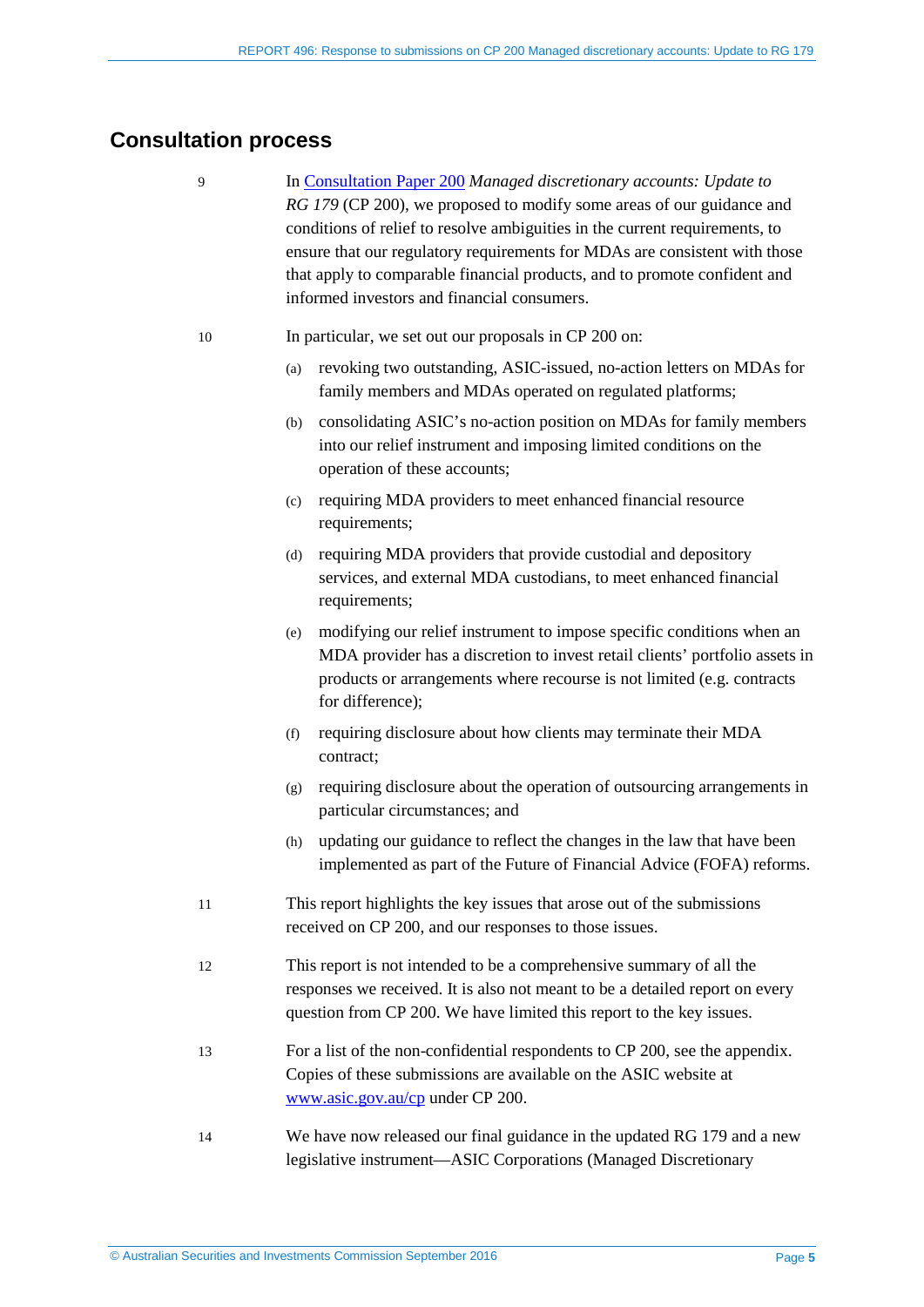Account Services) Instrument 2016/968—which has been registered on the Federal Register of Legislation.

15 We will assess whether there is a need for further guidance or regulation after observing how industry complies with the updated requirements, and in light of our regulatory experience and any case law on these obligations.

### <span id="page-5-0"></span>**Responses to consultation**

- 16 We received 37 responses to CP 200 (including 22 confidential responses) from industry associations, MDA providers, banks, financial advisory firms and legal practitioners. We are grateful to these respondents for taking the time to send us their comments.
- 17 Additionally, we met with a number of industry associations to discuss our proposed guidance.
- 18 Respondents were generally supportive of ASIC's program to review the guidance and the relief instrument for providing MDA services, although several respondents raised concerns about specific aspects of our proposals.
- 19 Sections B–H of this report set out in more detail the issues raised during consultation, and our responses to those issues.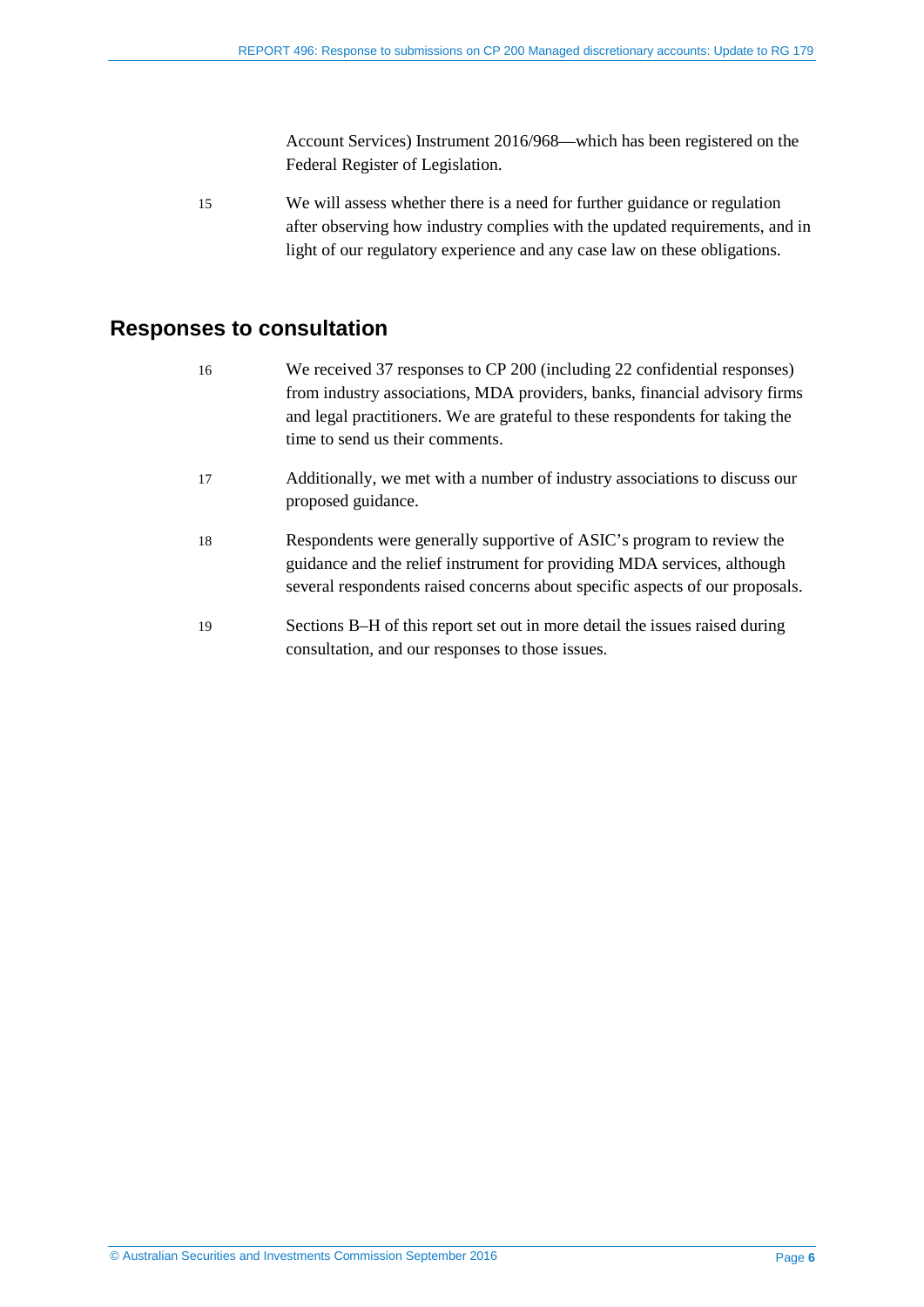# <span id="page-6-0"></span>**B Resolving the two outstanding no-action positions**

#### **Key points**

This section outlines the key issues raised in submissions on Section B of CP 200, and gives details of our response to those issues.

It covers our proposed guidance on:

- MDAs for family members; and
- regulated platform MDAs.

# <span id="page-6-1"></span>**MDAs for family members**

- 20 In CP 200, we proposed that ASIC revoke the no-action letter on MDAs for family members and modify our legislative relief to exempt AFS licensees from the requirement to obtain licence authorisations to deal in MDAs and provide advice on MDAs if the only MDAs they operate are MDAs for family members or the family members of their representatives.
- 21 We argued that the policy position—previously in place through the noaction letter—should remain because this would avoid imposing regulatory requirements applying to MDAs on AFS licensees that only operated MDAs in this limited 'family account' sense.
- 22 Respondents agreed with our proposal to remove the no-action letter and generally supported our approach. Respondents who did not support ASIC's approach were split between two groups: those who argued that there should be no exemption; and those who suggested that the provision of MDA services for family accounts was a private arrangement and should not be regarded as a financial service subject to the provisions of the Corporations Act.
- 23 A number of respondents disagreed with the definition of 'family', as proposed in CP 200. Many respondents suggested that the proposed definition—limiting family to a spouse and non-adult children—was too restrictive and should be expanded to include parents and other immediate family. One suggestion was for ASIC to adopt the definition of 'certain family relationships' contained in s9AA of the Corporations Act.
- 24 Some submissions suggested that, if we were worried about our relief being misused, we could take greater comfort in limiting the proposal to market participants.
- 25 On the limited conditions that we proposed to apply to the family account exemption, a number of respondents were against the requirement to obtain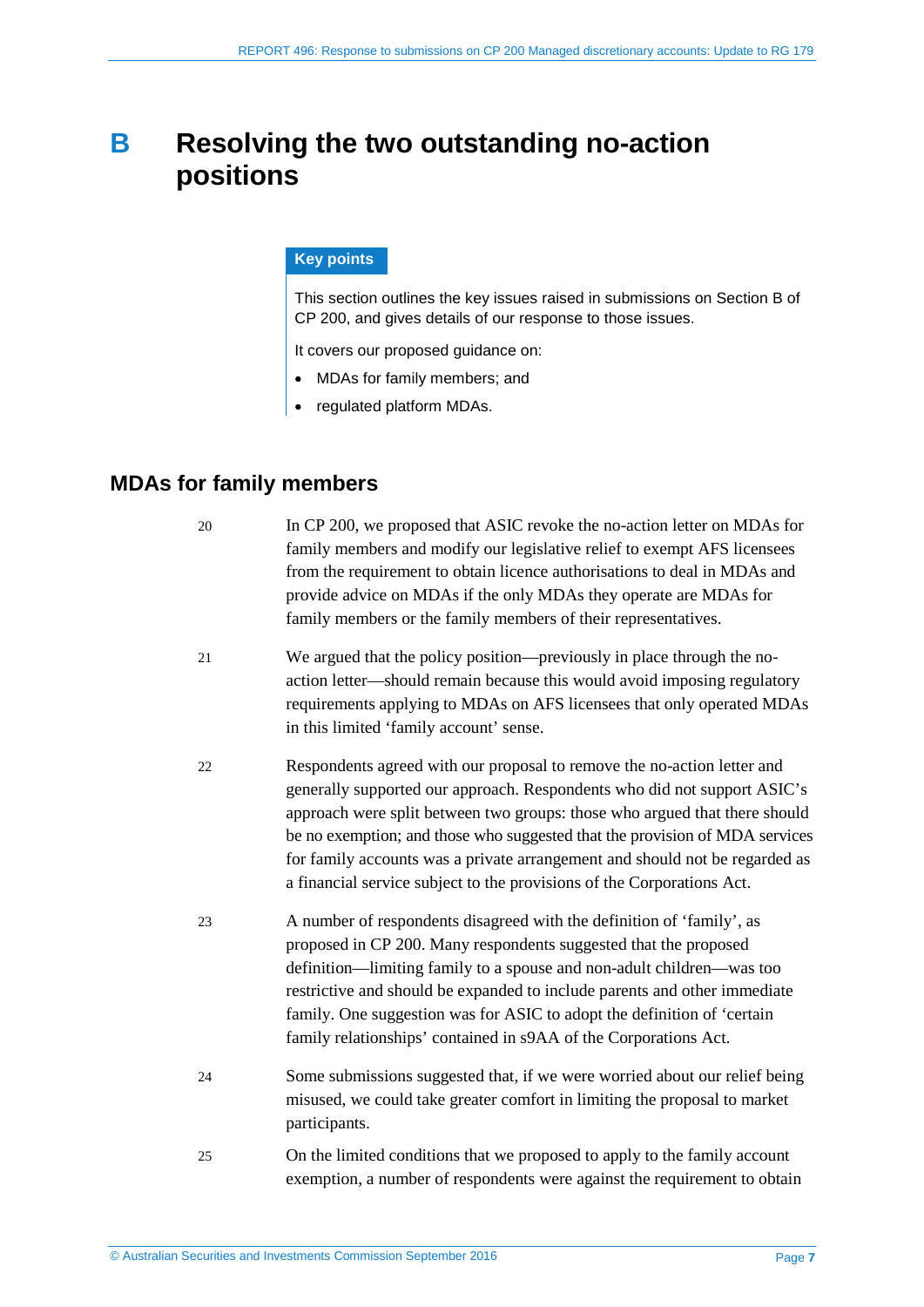professional indemnity and fraud insurance to cover family accounts. This opposition resulted from the difficulty in obtaining professional indemnity insurance to cover family members, and in obtaining insurance that covered activities that did not fall within the AFS licensee's authorisation.

#### *ASIC's response*

We consider it appropriate to give relief where the MDA services provided are limited to MDAs for family members of market participants. This is consistent with the relief offered under the noaction letter.

It is a condition of our relief that the market participant must maintain adequate policies and procedures about monitoring and supervision to ensure that all discretions exercised under the MDA are within the powers agreed by the family member. The ASIC market integrity rules contain rules about management and supervision. Supervision of trading activities happens on a daily basis and in real time.

We consider that restricting the no-action position to market participants limits the potential for this relief to be misused.

We think that relief is appropriate because of the alignment of interests and high level of trust that generally exist between spouses and their non-adult children.

Following feedback, and consultation with the insurance industry, we are not proceeding with the proposal that those who operate MDAs for family members require professional indemnity and fraud insurance.

We consider some limited conditions are required to protect the interests of family members. These are reflected in our relief instrument.

We have defined 'family member' as 'spouse or non-adult child', which is consistent with the definition of 'immediate family' under the ASIC Market Integrity Rules (ASX Market) 2010. We are therefore using a definition that our stakeholders are already familiar with. This also corresponds with the rationale for the relief—that is, the alignment of interests and trust that exists between immediate family members.

# <span id="page-7-0"></span>**Regulated platform MDAs**

26 In CP 200, we proposed to revoke the no-action letter for MDAs provided on a regulated platform (also known as 'limited MDAs'), and to modify our guidance to specify that these arrangements would be regulated as MDAs and that AFS licensees that undertook this activity would need to obtain the relevant licence authorisations. We proposed that providers of regulated platform MDAs should comply with the same requirements as other MDA providers—with some exceptions, where certain functions were performed by the regulated platform.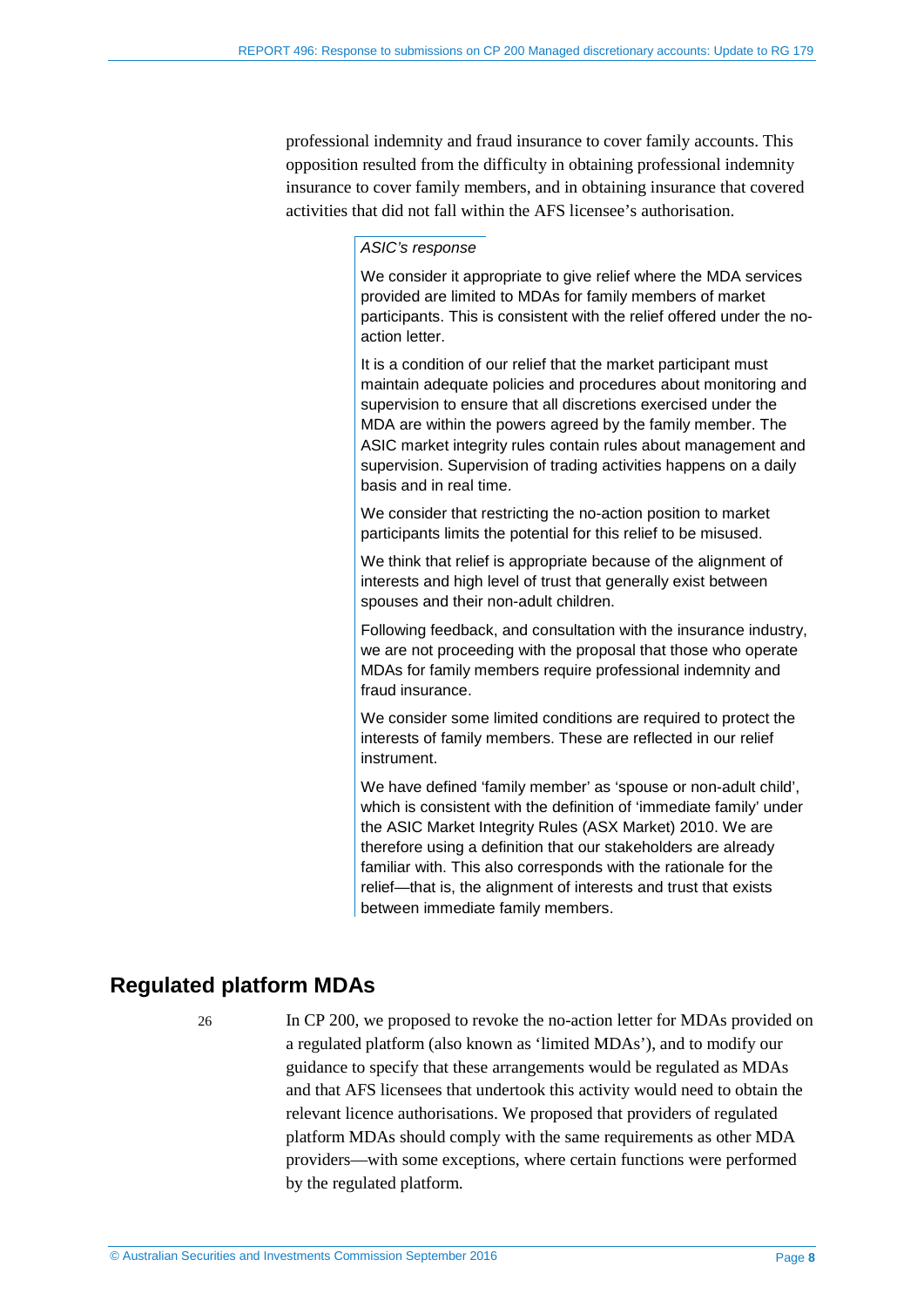- 27 Our proposal to require regulated platform MDAs to meet the AFS licensing requirements of MDAs generated many comments, both for and against the proposed changes.
- 28 Some respondents agreed that these providers should be subject to the same AFS licensing requirements as other MDA providers. They felt that this approach would ensure a level playing field for all MDA providers. Respondents also submitted that this would provide legal clarity.
- 29 However, a number of respondents felt that our proposals may contribute to a reduction in the number of regulated platform MDAs, which may limit consumer choice—we note that many of these responses also cited the proposal for increased financial resource requirements: see Section C.
- 30 Several respondents suggested that we should implement a two-tiered system for obtaining the relevant AFS licence authorisations: the first for providing full MDA services and the second for providing an MDA on a regulated platform.
- 31 A number of respondents stated that implementation of the new arrangements, including AFS licence applications and ongoing compliance measures, would increase costs for regulated platform MDAs. They submitted that the increased costs would ultimately be passed on to clients. However, as one respondent submitted, these costs were already borne by MDA providers who had obtained the relevant authorisations on their licence rather than relying on the no-action letter to implement an unlicensed MDA.
- 32 Most respondents agreed with our proposal to exempt the providers of regulated platform MDAs from certain reporting requirements, where these requirements were met by the operator of the regulated platform.
- 33 In CP 200, we said that, during the transition period, when we assess applications from MDA providers who are relying on the no-action letter to obtain the relevant AFS licence authorisations, we would take into consideration the experience gained by the licensee under the no-action letter for regulated platform MDAs.
- 34 Respondents requested that we provide guidance on how we would assess previous experience. Some respondents also asked for guidance on what services could be provided by a financial adviser without the need for an AFS licence authorisation to provide MDA services (i.e. a deal by issue authorisation).
- 35 One industry association suggested that MDA providers operating under a limited power of attorney should be excluded from the AFS licensing obligations, where the trading discretion was confined to the time or price at which transactions could be effected.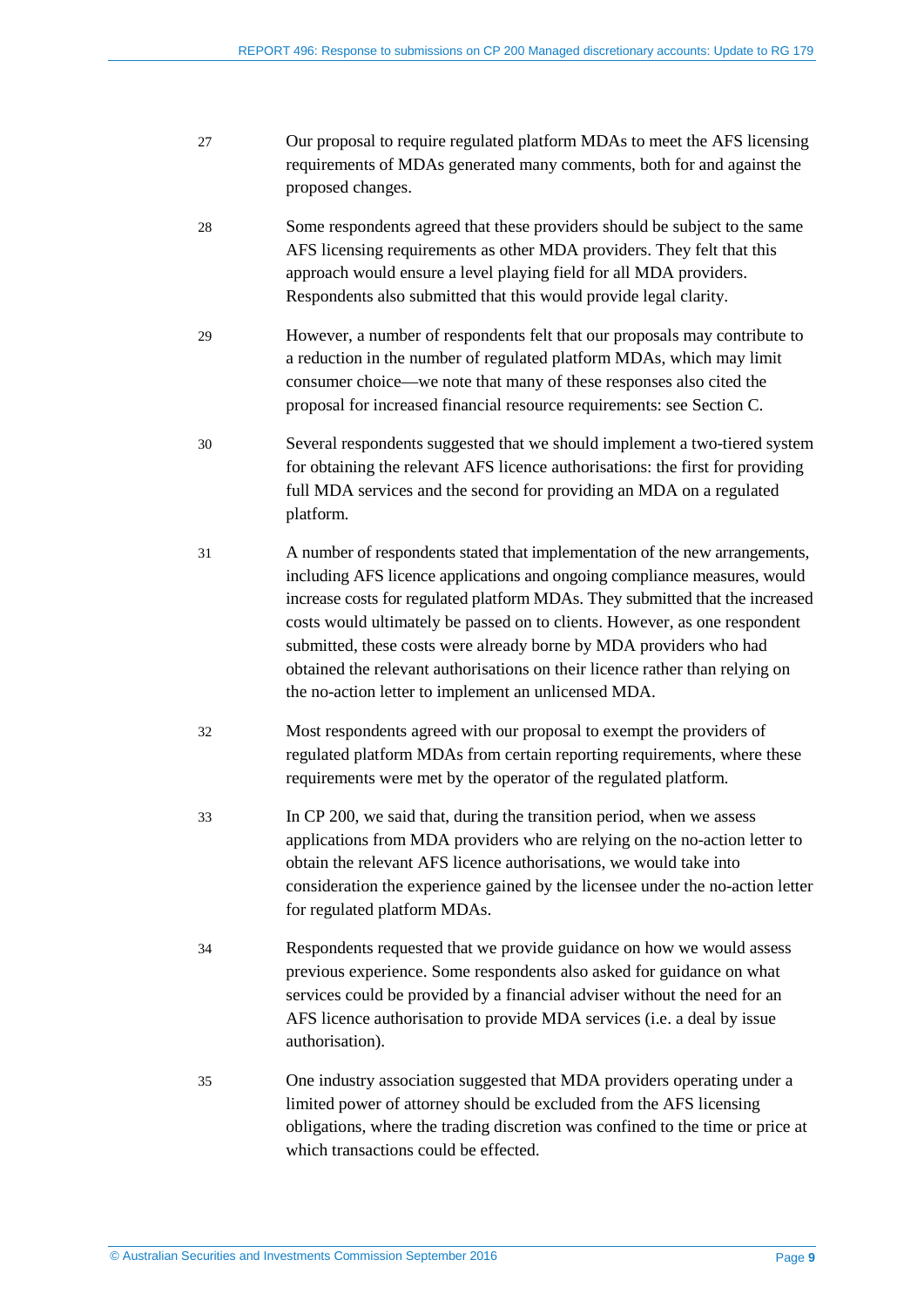36 Respondents generally felt that a two-year transition period was adequate, although a number of respondents stated that this would depend on the final form of our guidance.

#### *ASIC's response*

We consider it appropriate to revoke the regulated platforms noaction letter and require providers of regulated platform MDAs to comply with AFS licensing and other requirements that are similar to those that apply to other MDA providers, except for the requirement to provide transactional reports and auditor reports.

AFS licensees that have operated regulated platform MDAs will be able to rely on this experience when applying for the licence authorisation to provide MDA services.

Recognising the experience gained under the no-action position will not automatically guarantee that we grant applicants the relevant AFS licence authorisation. Among other things, AFS licensees will still be required to demonstrate that they:

- have relevant skills and training;
- will maintain adequate risk management systems;
- will be able to comply with the legislative instrument; and
- are of good fame and character.

We consider that this approach strikes the right balance:

- Requiring MDA providers to hold an AFS licence will ensure that all MDA providers are regulated by ASIC.
- Recognising the experience gained while operating under the no-action position will help to avoid these AFS licensees ceasing their MDA business.

We have provided guidance in the updated RG 179 on when an AFS licence authorisation to provide MDA services will be required.

In RG 179, we clarify that, if the trading discretion given to an MDA provider is confined merely to the time or price at which transactions may be effected, we do not consider that this arrangement constitutes an MDA.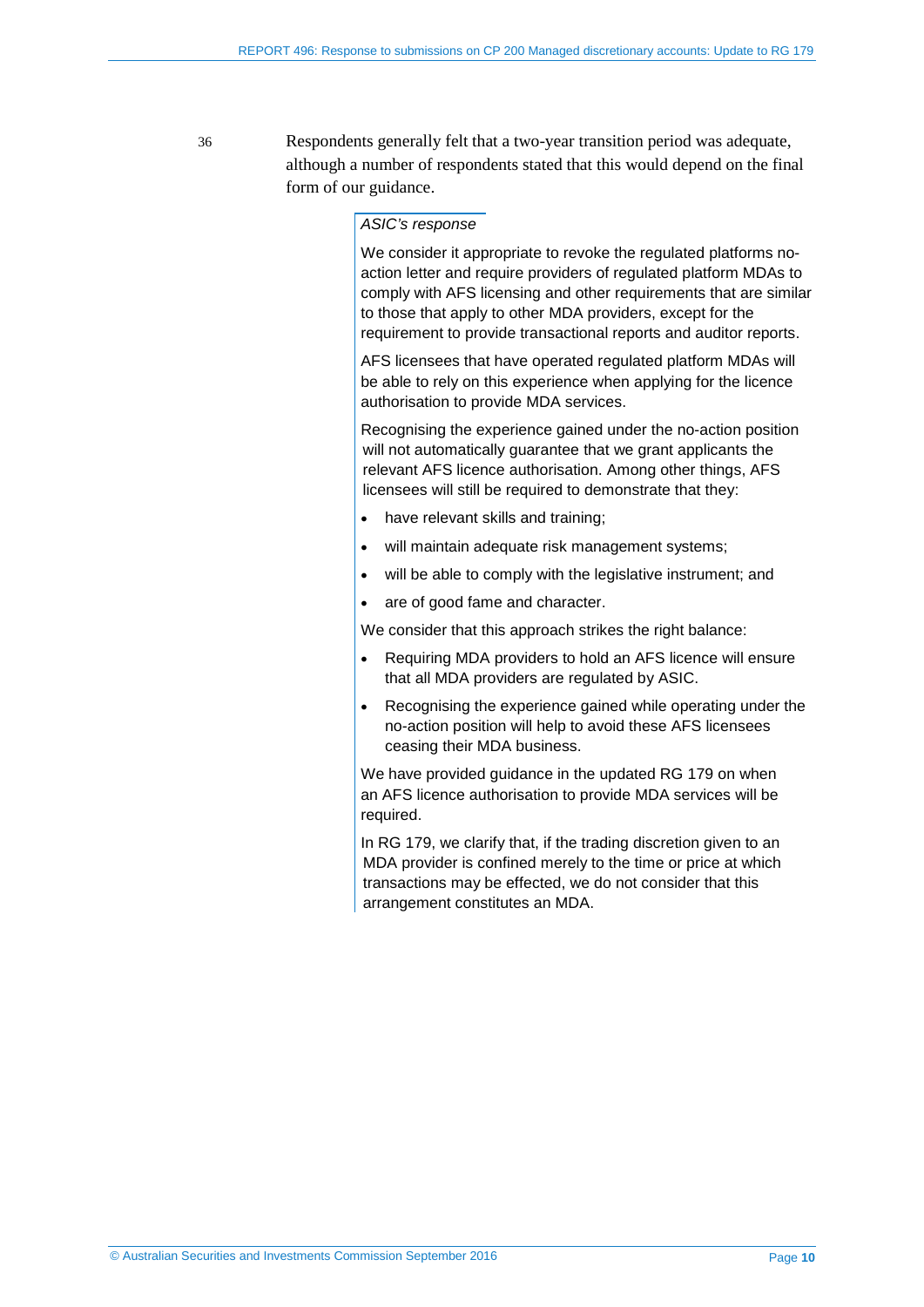# <span id="page-10-0"></span>**C Updating financial requirements for MDA providers**

#### **Key points**

This section outlines the key issues raised in submissions on Section C of CP 200, and gives details of our responses to those issues.

It covers our proposed quidance on:

- financial requirements for MDA providers that do not provide custodial and depository services; and
- financial requirements for MDA providers that do provide custodial and depository services.

### <span id="page-10-1"></span>**Net tangible asset requirements**

#### **MDA providers that do not provide custodial or depository services**

- 37 In CP 200, we proposed that MDA providers should meet updated financial requirements that are similar to the requirements that apply to responsible entities of registered schemes.
- 38 In particular, we proposed that MDA providers that do not provide custodial or depository services must at all times hold minimum net tangible assets (NTA) the greater of:
	- (a) \$150,000;
	- (b) 0.5% of the average value of all the client portfolio assets of the MDAs operated by the MDA provider up to a maximum NTA of \$5 million; or
	- (c) 10% of the provider's average MDA revenue with no maximum NTA.
- 39 In CP 200, we stated that it was desirable for MDA providers and responsible entities to be required to meet the same financial requirements because their functions were similar in many key respects. However, respondents to CP 200 argued that the requirements were unnecessary for MDA providers because, in an MDA, the client holds a direct legal or beneficial interest in the underlying assets. In a registered scheme, the client has an interest in the trust fund as a whole, rather than a specific beneficial interest in particular assets.
- 40 Respondents submitted that the consequences of business failure for MDA clients were limited, as it was simpler for them to re-assert control or ownership over the client portfolio assets. Respondents also nominated the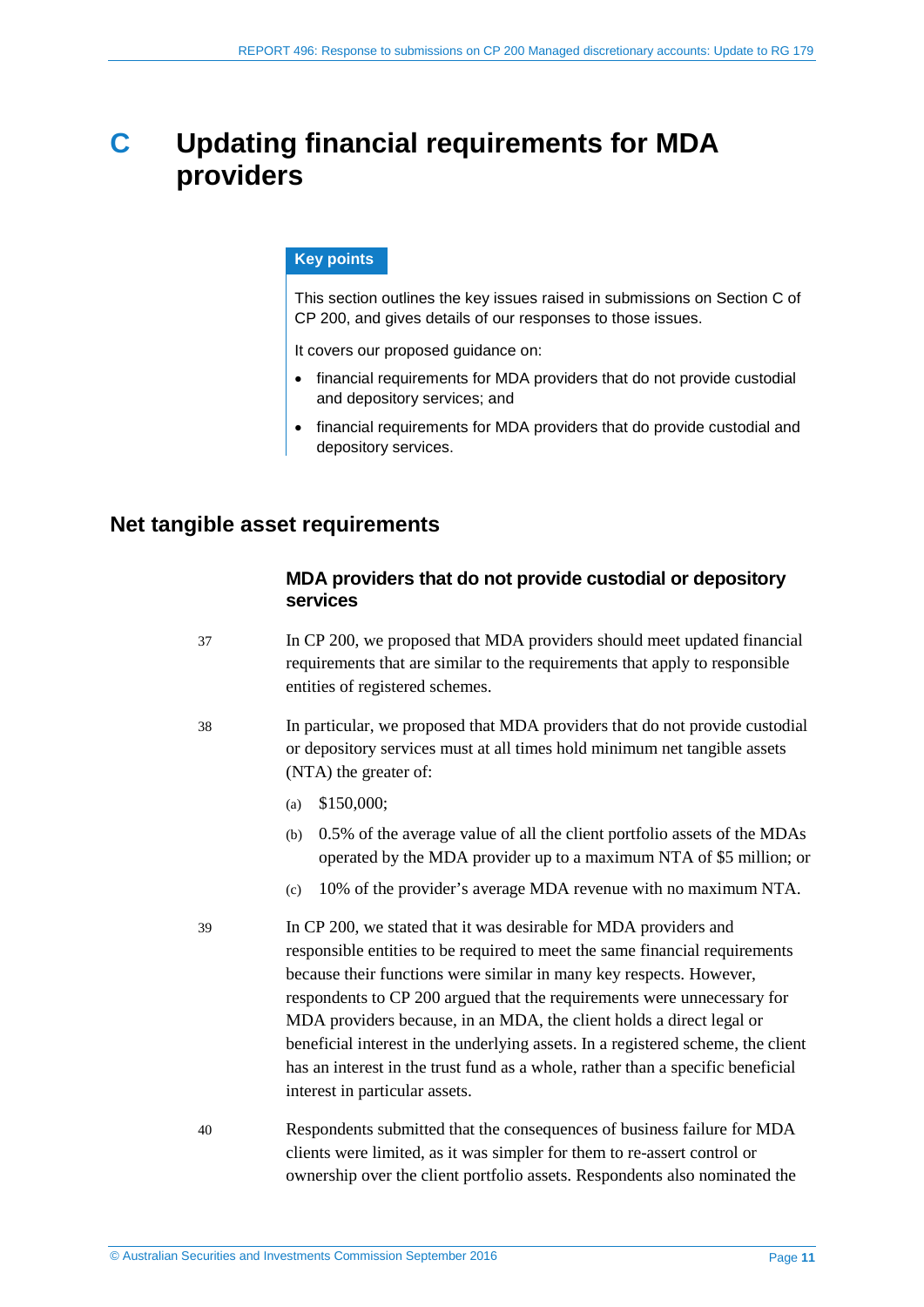prohibition on pooling MDA assets for investment purposes, which is a condition of our relief, as a feature that reduces the risks for MDA clients compared with registered scheme members.

- 41 Respondents generally acknowledged the need to maintain adequate financial resources, although most submitted that the proposed NTA requirement was too high. Some respondents felt that smaller MDA providers would have difficulty meeting the NTA requirement, which they said would benefit larger MDA providers to the detriment of industry competition, as well as increasing barriers to entry for new entrants into the MDA market.
- 42 A large number of respondents submitted that the proposed NTA requirements did not reflect the lower risks faced by providers of regulated platform MDAs (or limited MDAs). They noted that, for MDAs operated on a platform, key administrative and custodial functions were undertaken by third-party providers, who must themselves meet financial requirements. Respondents anticipated that the proposed NTA requirement would result in a significant number of providers of regulated platform MDAs ceasing to provide these services. They suggested that a lower NTA requirement should apply to these providers.
- 43 Several respondents requested that the proposed definition of 'average MDA revenue' be limited to revenue from MDA services, as many MDA providers provide other services within their financial services businesses. They submitted that including these services would significantly increase the amount of NTA MDA providers were required to hold.

#### *ASIC's response*

We have not adopted, at this time, the proposed NTA requirements in CP 200 for MDA providers that do not provide custodial or depository services.

The feedback we received has highlighted the range of ways in which MDA providers operate, and we consider that further analysis is required before implementing changes to the financial resource requirements.

Further, the lack of clarity in the industry at present, caused by the no-action positions, makes it difficult for us to assess the impact of our proposals.

We will be reviewing the financial resource requirements over the next two years as additional MDA providers obtain the relevant AFS licence authorisations, and we can assess the impact of other changes to our MDA policy.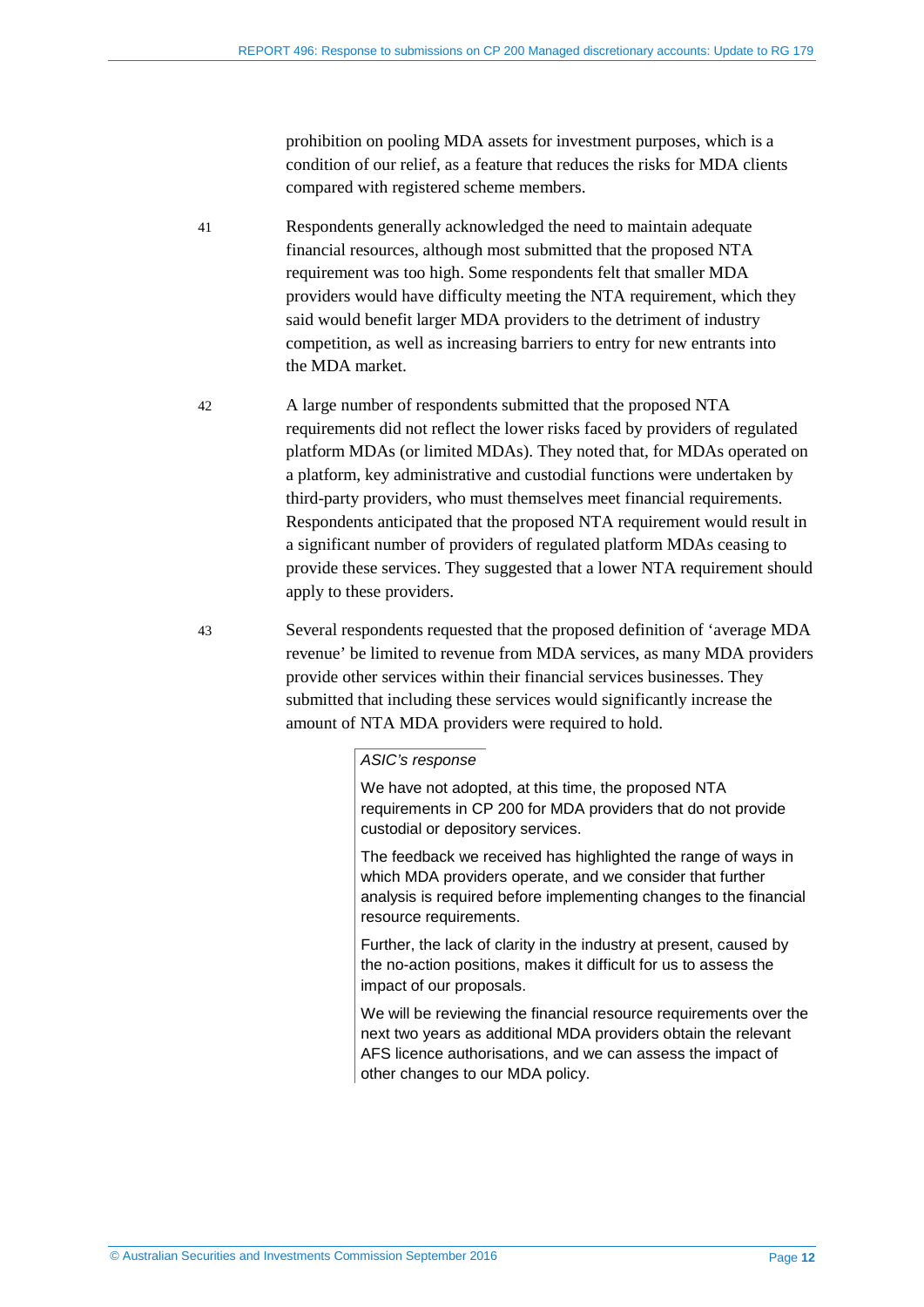#### **MDA providers that provide custodial or depository services**

- 44 In CP 200, we proposed that MDA providers responsible for holding client portfolio assets should meet the same requirements as those that apply to responsible entities that hold scheme property.
- 45 In particular, we proposed that—unless the MDA provider arranges for the client portfolio assets to be held by an AFS licensee who is authorised to provide custodial or depository services other than as an incidental provider or a body regulated by the Australian Prudential Regulation Authority— MDA providers that provide custodial and depository services must at all times hold minimum NTA the greater of:
	- (a) \$10 million; or
	- (b) 10% of the provider's average MDA revenue with no maximum NTA.

46 We proposed to exclude MDA providers who are responsible for holding client portfolio assets from the definition of 'incidental custodial or depository services', as defined in RG 166. This means that MDA providers would not be able to fulfil their NTA obligations by meeting the reduced minimum NTA requirements for providers of incidental custodial or depository services.

47 Many respondents did not provide detailed feedback on this proposal, but instead provided detailed feedback on our proposals about imposing tailored financial resource requirements on MDA providers that do not provide custodial or depository services. They then repeated, or re-emphasised, this feedback in response to our proposal on MDA providers that do provide custodial or depository services.

#### *ASIC's response*

We have not adopted, at this time, the proposed NTA requirements in CP 200 for MDA providers that provide custodial or depository services. This corresponds with our decision for financial resource requirements for MDA providers generally.

The financial resource requirements for MDA providers that provide custodial or depository services will be incorporated into our review of the financial resource requirements for MDA providers that do not provide custodial or depository services.

We note that AFS licensees undertaking custodial or depository services are currently required to meet the financial resource requirements, as set out in RG 166.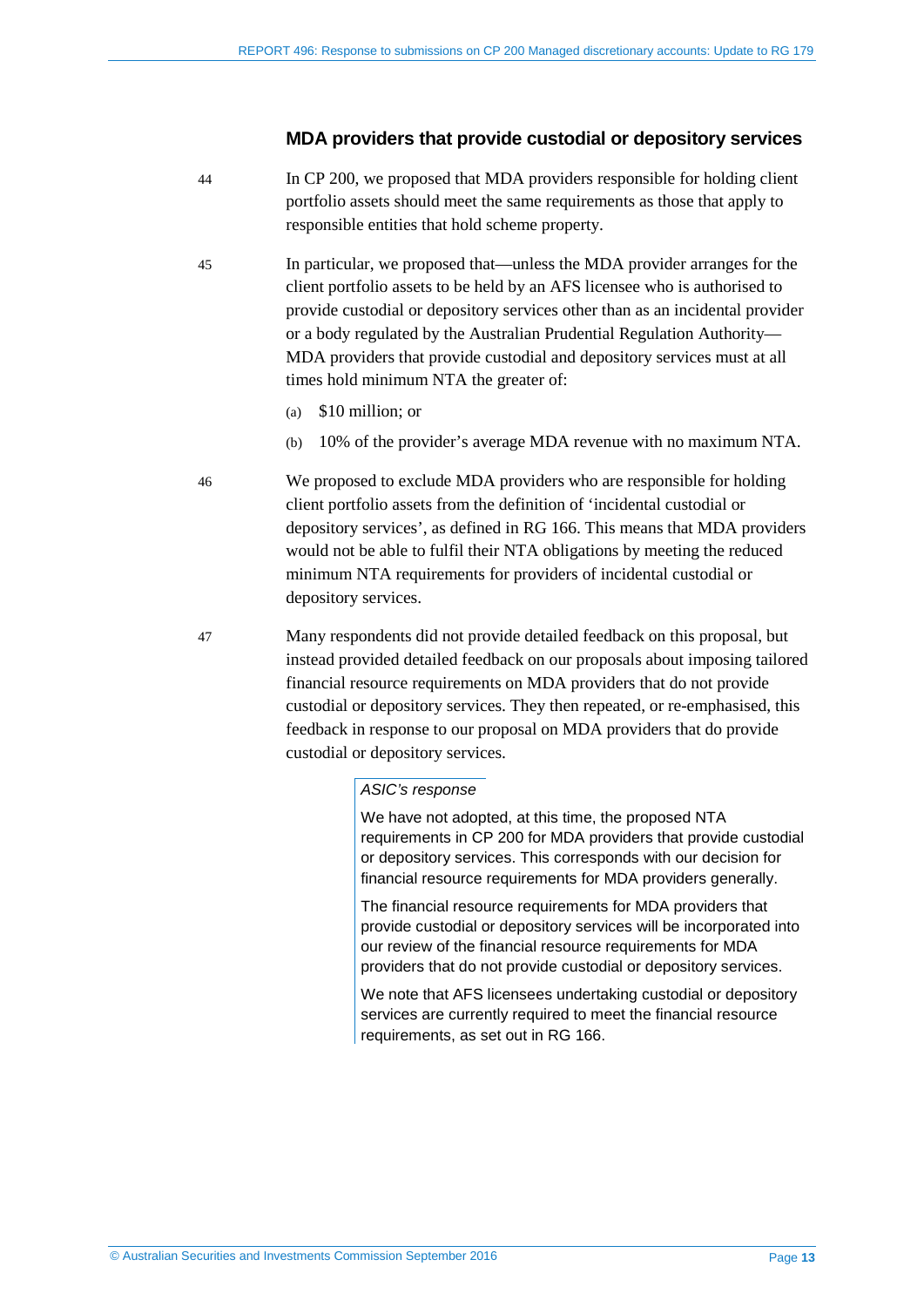# <span id="page-13-0"></span>**D** Improving disclosure for MDA investors

#### **Key points**

This section outlines the key issues raised in submissions in Section D of CP 200, and gives details of our responses to those issues.

It covers our proposed guidance on:

- the investment program and investment strategy;
- disclosure of fees charged within an MDA;
- outsourcing arrangements (where these are used); and
- how an MDA contract may be terminated.

# <span id="page-13-1"></span>**The investment program, MDA contract and advice about the MDA**

| 48 | In CP 200, we proposed to refine our conditions relating to the MDA<br>contract, investment program and financial advice to make it clear that:                                                                                                                                                                                                                                                                                                                                   |
|----|-----------------------------------------------------------------------------------------------------------------------------------------------------------------------------------------------------------------------------------------------------------------------------------------------------------------------------------------------------------------------------------------------------------------------------------------------------------------------------------|
|    | the investment program forms part of the MDA contract;<br>(a)                                                                                                                                                                                                                                                                                                                                                                                                                     |
|    | the investment program must contain an investment strategy;<br>(b)                                                                                                                                                                                                                                                                                                                                                                                                                |
|    | the investment strategy must contain sufficient detail to permit an<br>(c)<br>opinion to be formed on the suitability of an investment program for<br>each client; and                                                                                                                                                                                                                                                                                                            |
|    | the MDA provider, or an external MDA adviser, must provide personal<br>(d)<br>advice about the MDA contract on an annual basis.                                                                                                                                                                                                                                                                                                                                                   |
| 49 | A majority of respondents were in favour of the clarifications proposed by<br>ASIC.                                                                                                                                                                                                                                                                                                                                                                                               |
| 50 | Respondents suggested that we should provide additional information on<br>the definition of 'investment strategy' and what the investment strategy<br>should include.                                                                                                                                                                                                                                                                                                             |
| 51 | All respondents agreed with our proposed guidance to clarify that personal<br>advice about the MDA must state that the MDA contract, including the<br>investment program, is appropriate to the client's objectives, financial<br>situation and needs (client's relevant circumstances). An industry<br>association further suggested that we should require explicit statements<br>about the suitability of an MDA service, the specific contract and the<br>investment program. |
| 52 | On the annual review, one industry association suggested that—where<br>clients had declined to attend the review, or did not respond to an invitation                                                                                                                                                                                                                                                                                                                             |

to attend the review—the MDA services should be allowed to continue.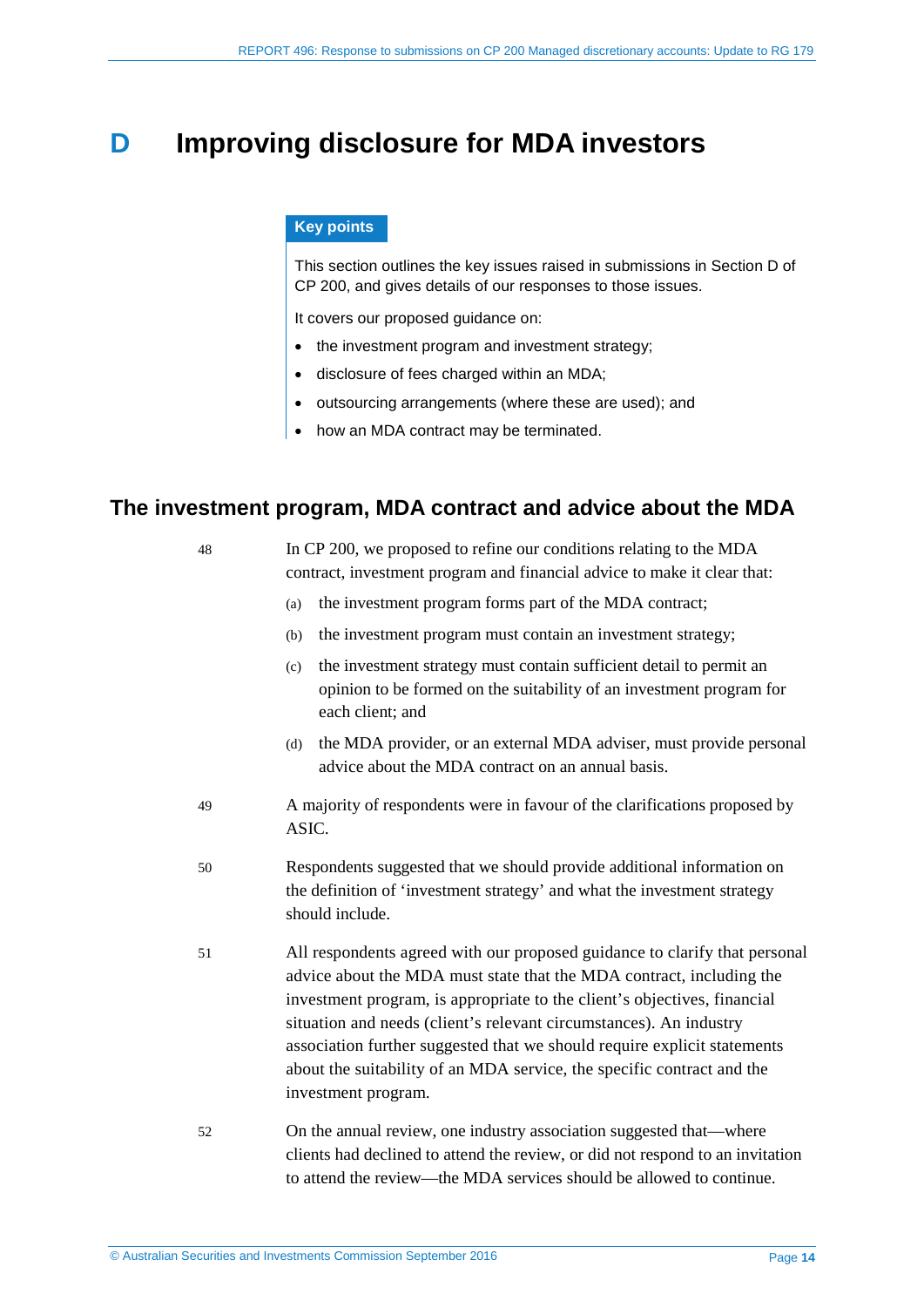Another industry association suggested that the review should be every two years, rather than every year.

- 53 Some arguments against our proposals about the investment program, raised in submissions, were that:
	- (a) increased information provided to clients may prevent them from properly examining the MDA agreement;
	- (b) clients were not required to appoint advisers to invest in managed investment schemes, and therefore investors should be permitted to maintain an MDA investment without an adviser; and
	- (c) ASIC should not restrict the flexibility about where specific content should appear in disclosure documents for MDAs.
- 54 One industry association supported our proposal to allow advice to be given by record of advice as an alternative to a Statement of Advice.

#### *ASIC's response*

We have adopted the proposed measures. The requirement for the MDA contract to include an investment program, which includes an investment strategy, is a pre-existing requirement in [CO 04/194].

We know that, in practice, MDA providers and advisers generally include specific statements about the investment strategy within the investment program. We have formalised this process by making it an explicit requirement under our relief instrument.

It is an existing requirement that an MDA provider, or an external MDA adviser, must give each client personal advice about whether the MDA contract and investment program are suitable in light of the client's relevant circumstances at least once every 13 months.

### <span id="page-14-0"></span>**Fee disclosure**

55 In CP 200, we proposed to clarify that the FSG and MDA contract should contain information about the fees and costs of the MDA in a manner that is consistent with Sch 10 of the Corporations Regulations. 56 Feedback on this proposal was mixed, with approximately half of the respondents agreeing with our approach. A number of the responses in support of the proposal stated that it would assist investors in making investment decisions. 57 Many respondents were against the proposal. One industry association stated that FSGs were generic and included a group of services. The client only paid for the services that were applicable, and this was determined after the FSG was given. This was supported by another industry association, which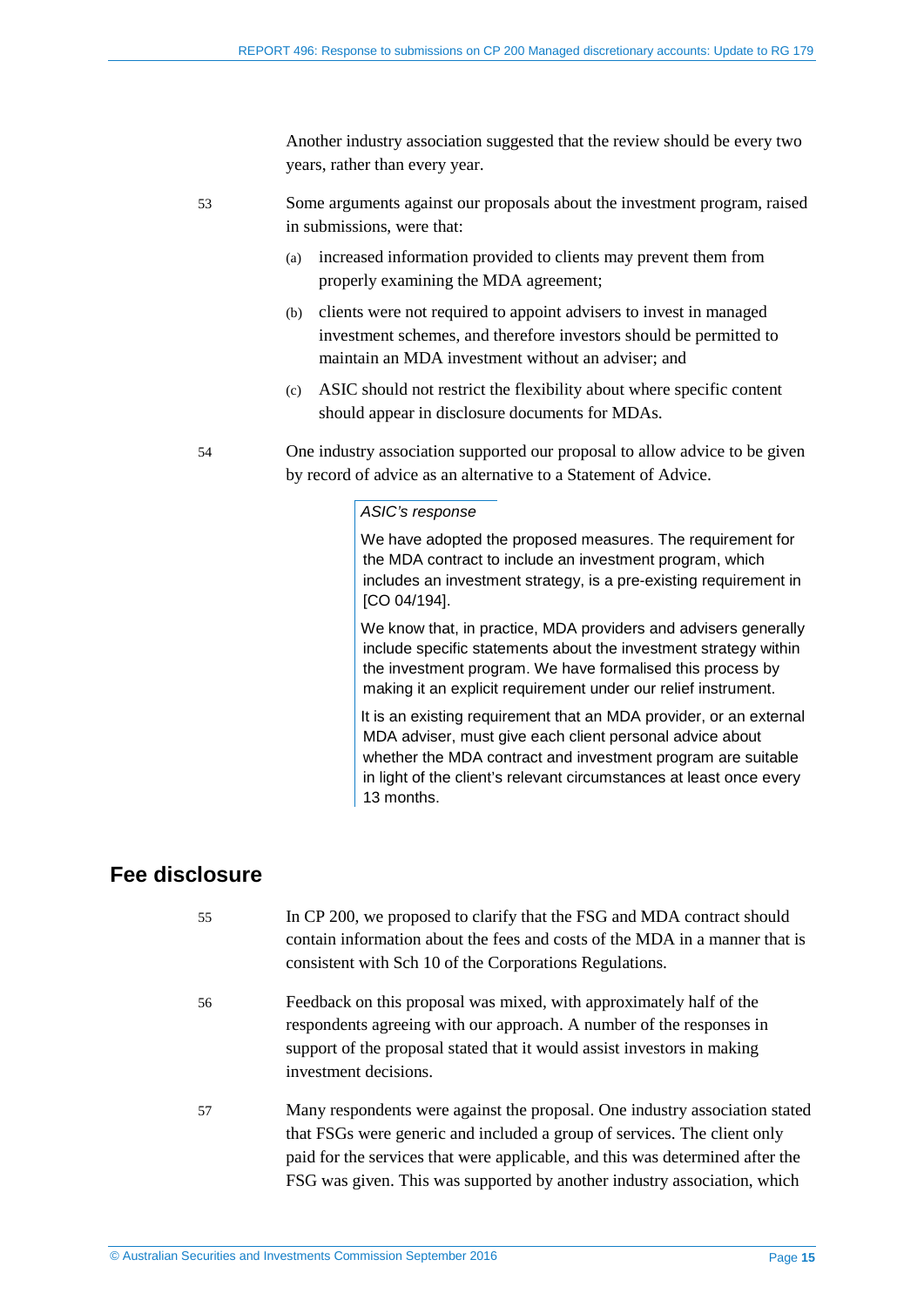stated that this proposal would be likely to lead to sweeping statements about fees, rather than meaningful descriptions of fees that may apply.

- 58 A number of responses favoured the use of the words 'consistent with Schedule 10' as they stated that not all MDA fee structures lent themselves to the format of Sch 10.
- 59 Some responses suggested that this proposal would not lead to investors making more informed investment decisions because such investment decisions were made on all the relevant information as a whole, including the strategy and performance of an MDA.

#### *ASIC's response*

We have adopted the proposed measures.

Our relief in ASIC Corporations (Managed Discretionary Account Services) Instrument 2016/968 will require disclosure that is consistent with Sch 10 of the Corporations Regulations, as modified in relation to managed investment schemes.

The relief instrument makes explicit requirements about fee disclosure that are already implicit in our requirements for the content of the FSG.

We think it is important that fee information is also included in the MDA contract because this sets out the terms that govern the relationship between the MDA provider and the client.

### <span id="page-15-0"></span>**Outsourcing arrangements**

| 60 | In CP 200, we proposed to require the FSG for an MDA to provide a<br>description of the operation of outsourcing arrangements that apply to the<br>MDA, where relevant.                         |
|----|-------------------------------------------------------------------------------------------------------------------------------------------------------------------------------------------------|
| 61 | Approximately three-quarters of respondents agreed with our approach.<br>Respondents believed that it should be clear which functions were delivered<br>under which AFS licence authorisations. |
| 62 | Where respondents disagreed with this proposal, the underlying rationale<br>was that:                                                                                                           |
|    | it was not necessary to give details of the outsourcing arrangements, as<br>(a)<br>long as individual providers took responsibility for their outsource<br>providers; and                       |
|    | it would be inefficient to alter the FSG every time there was a change in<br>(b)<br>outsourcing arrangements, and the arrangement could be adequately<br>explained in the SOA.                  |
|    |                                                                                                                                                                                                 |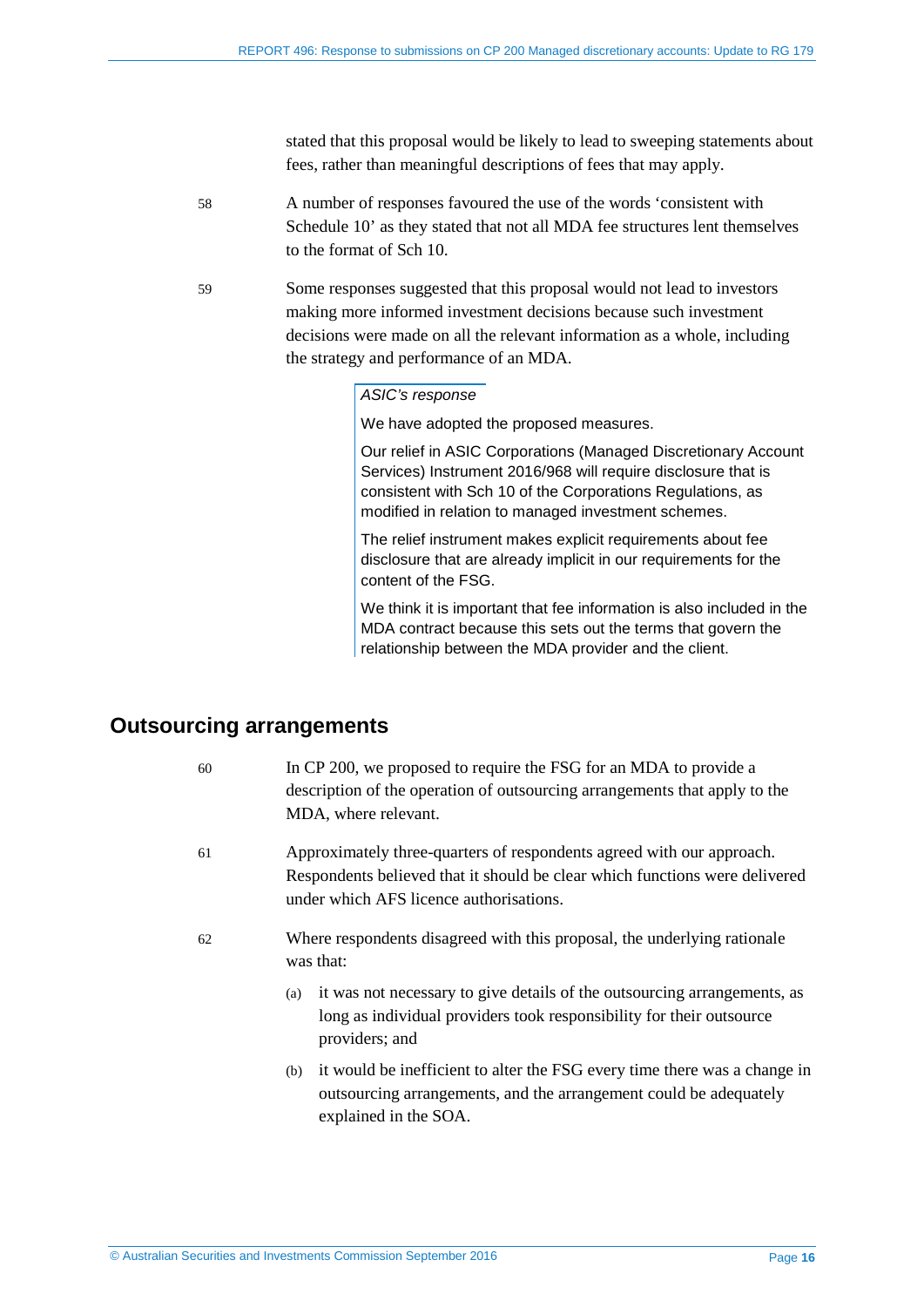63 One response argued that there should be no requirement to disclose outsourcing arrangements in the FSG when only administrative functions (rather than advice and transactional functions) were outsourced.

#### *ASIC's response*

We have adopted the proposal to require additional disclosure about outsourcing arrangements in our relief instrument.

Under [CO 04/194], MDA providers were required to give additional disclosure where external MDA advisers and custodians were used. MDA providers were also required to make any disclosures that might reasonably be expected to influence the investors' decision.

As such, we believe that the requirement to give details of outsourcing arrangements provides clarity but does not alter pre-existing obligations.

We also note the broad support for the proposal.

### <span id="page-16-0"></span>**Terminating the MDA**

| 64 | In CP 200, we proposed that the FSG and the MDA contract should contain<br>certain information, including: |                                                                                 |  |
|----|------------------------------------------------------------------------------------------------------------|---------------------------------------------------------------------------------|--|
|    | (a)                                                                                                        | how the client may communicate an instruction to terminate the MDA<br>contract: |  |
|    | (b)                                                                                                        | the length of time required for termination to take effect;                     |  |

- (c) how the client portfolio assets will be disposed of, or transferred to the client, if those assets are not held directly by the client; and
- (d) the requirement to develop a policy outlining the steps for termination of an MDA contract and disclose that policy to investors.
- 65 On this issue, all respondents but one agreed with the proposal to require disclosure of how clients may terminate the MDA contract. While a majority of these agreed that the information should be contained in both the FSG and the MDA contract, a substantial number (including two industry associations) submitted that the information should only be contained in the MDA contract, and not in the FSG. They argued that termination of the contract was complex and the FSG was not the appropriate place to provide these details.
- 66 Nearly all respondents submitted that the additional disclosure would assist retail clients in better understanding the operation of an MDA contract. In addition to this, two submissions (including one from an industry association) suggested that AFS licensees should give clear details of any applicable notice periods and ensure that the contract contained a clause stating that the MDA provider would comply with client termination instructions in a timely manner.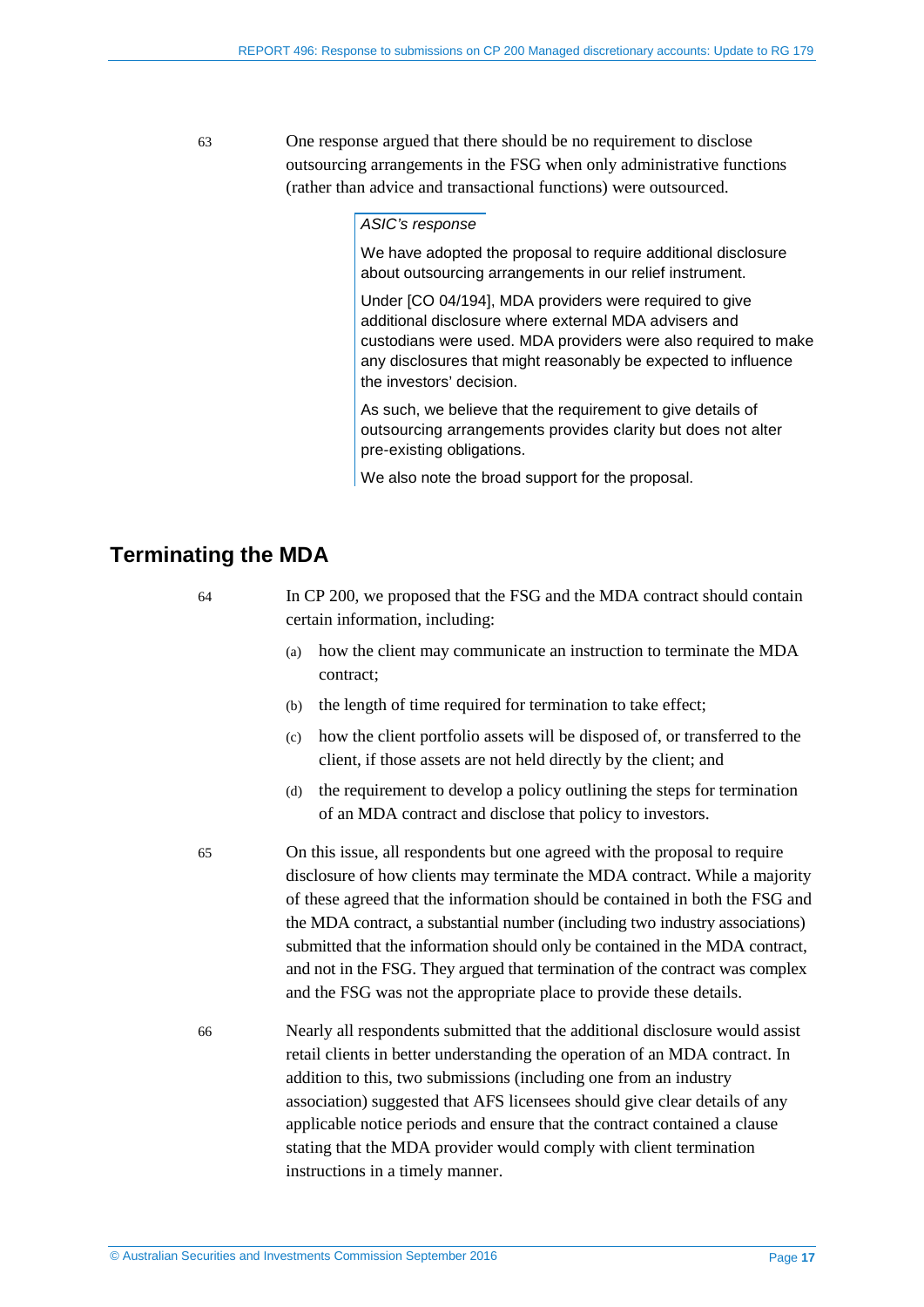67 Most respondents, including industry associations, agreed with our requirement to develop and disclose a policy outlining the steps the MDA provider would take to terminate an MDA contract.

68 However, the majority of respondents disagreed with the proposal to disclose the details of this policy in the FSG. Instead, they suggested the information should be provided in the MDA contract. It was stated by a number of respondents that including this information in the FSG would lengthen and complicate the FSG, which was contrary to its purpose. Further to this, an industry association suggested that some MDA providers operate a number of different policies, each with different policy requirements regarding termination, and these would not be compatible with the FSG.

#### *ASIC's response*

We have adopted the proposal to require details on terminating the MDA to be included in the MDA contract.

However, we are not requiring this information to be included in the FSG. We agree that including termination details in the FSG would lengthen and complicate the document. We consider that, because termination of the MDA is a contractual issue, disclosure in the contract will be sufficient.

To operate their MDAs effectively and efficiently, MDA providers should have policies and procedures in place to ensure the orderly exit of clients from MDA contracts.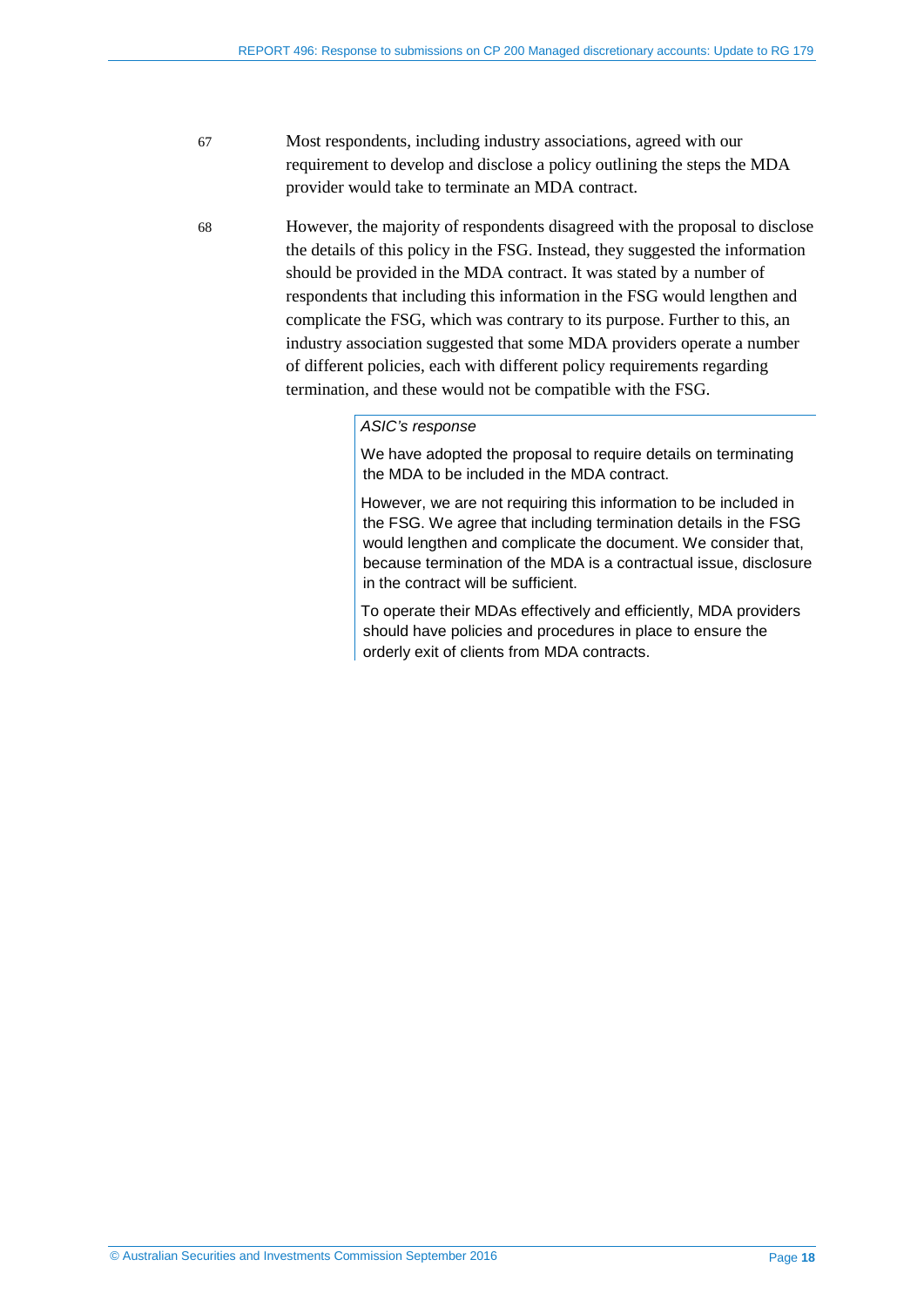# <span id="page-18-0"></span>**E Other modifications to our guidance and relief**

#### **Key points**

This section outlines the key issues raised in submissions in Section E of CP 200, and gives details of our responses to those issues.

It covers our proposed guidance on:

- investing in arrangements where recourse is not limited; and
- MDA clients that become *non compos mentis* or 'of unsound mind'.

# <span id="page-18-1"></span>**Investing in arrangements where recourse is not limited**

| 69 | In CP 200, we proposed to modify $[CO 04/194]$ to impose specific<br>conditions on MDA providers where the providers have discretion to invest<br>in financial products or investment strategies with non-limited recourse.                                                                                                            |
|----|----------------------------------------------------------------------------------------------------------------------------------------------------------------------------------------------------------------------------------------------------------------------------------------------------------------------------------------|
| 70 | Responses on this issue were generally supportive of the need to impose<br>specific conditions on MDA providers.                                                                                                                                                                                                                       |
| 71 | Of those agreeing with the need for specific conditions, the majority<br>supported the MDA provider being required to include a specific risk<br>warning in the FSG, and in each client's investment program, outlining the<br>risks to the client as a result of the MDA provider investing in a non-limited<br>recourse arrangement. |
| 72 | Respondents suggested that ASIC should provide guidance on the issues that<br>the specific risk warning should cover—but not provide standardisation,<br>because disclosure would need to be tailored to take into account the product<br>or arrangement being used.                                                                   |
| 73 | A number of respondents disagreed with the proposal that investment by<br>MDA providers in non-limited recourse products or arrangements under an<br>MDA should be restricted to wholesale investors. They argued that ASIC<br>had no right to effectively ban retail access to such products.                                         |
| 74 | Our other proposals in this section did not receive many comments. The<br>comments we received were generally supportive.                                                                                                                                                                                                              |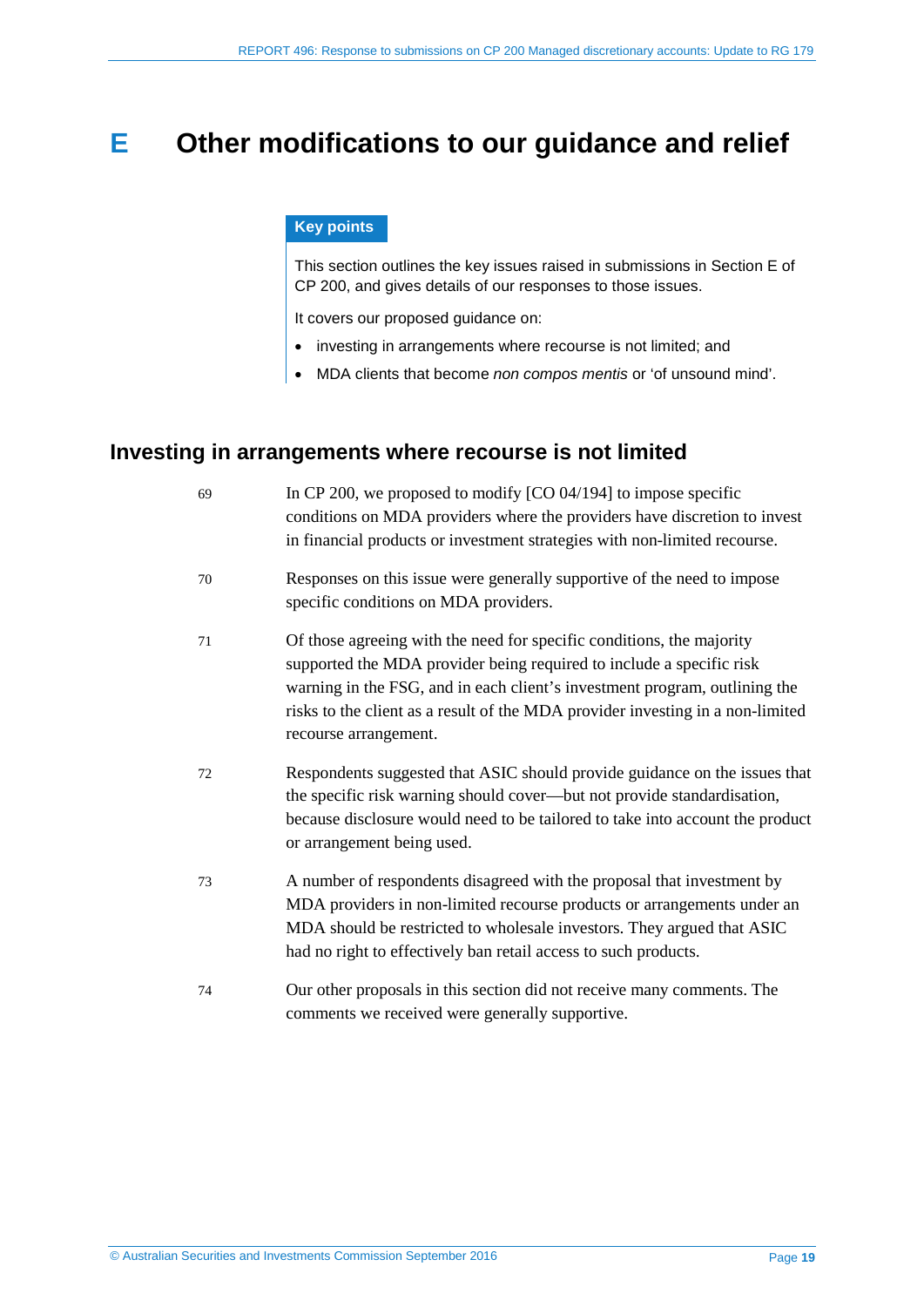Our solution has been to adopt a compromise position whereby MDA providers must seek prior written consent from the client if they are going to invest their client portfolio assets in a nonlimited recourse product. This consent must be separate to the MDA contract, and will require the client to be shown a worked example demonstrating the amount they could lose on the product. Once granted, the consent will be valid for future transactions in non-limited recourse products of the type agreed to in the consent.

We will also require the worked example and the additional risk disclosure to be contained in both the FSG and the MDA contract.

We consider non-limited recourse products or arrangements to be riskier than financial products with quantifiable maximum recourse. We also consider that investing in non-limited recourse products or arrangements through an MDA creates additional risks for investors. This is because, unlike other investors, MDA clients do not need to consent to each transaction before the MDA provider invests in such products on their behalf.

In light of the additional risk and the potential significant adverse impact on investors, we consider it appropriate to give retail investors the opportunity, before entering into a transaction, to assess the riskiness of the products or arrangements, and the skills and experience of the MDA provider in dealing with these products (e.g. the ability of the MDA provider to continuously monitor investments and respond spontaneously to protect the investor's interests).

- 75 In CP 200, we consulted on whether other classes of investment products or strategies—in addition to contracts for difference and over-the-counter derivatives—should be subject to the conditions applied to products with non-limited recourse arrangements.
- 76 Responses to this question were mixed, with some suggesting that the scope was already wide enough, while others suggested that more classes of investment should be subject to the conditions. Suggestions included:
	- (a) any margin loan;
	- (b) financial products that have a component of leverage; and
	- (c) unlisted products, such as private equity instruments, where exiting a position can be costly.
- 77 One suggestion was for ASIC to provide guidance on which products would be covered by the definition of 'non-limited recourse product or arrangement' and allow MDA providers to assess whether particular products fell within the definition. One industry association suggested a 'carve out' so that the restriction on derivatives did not extend to the use of covered calls.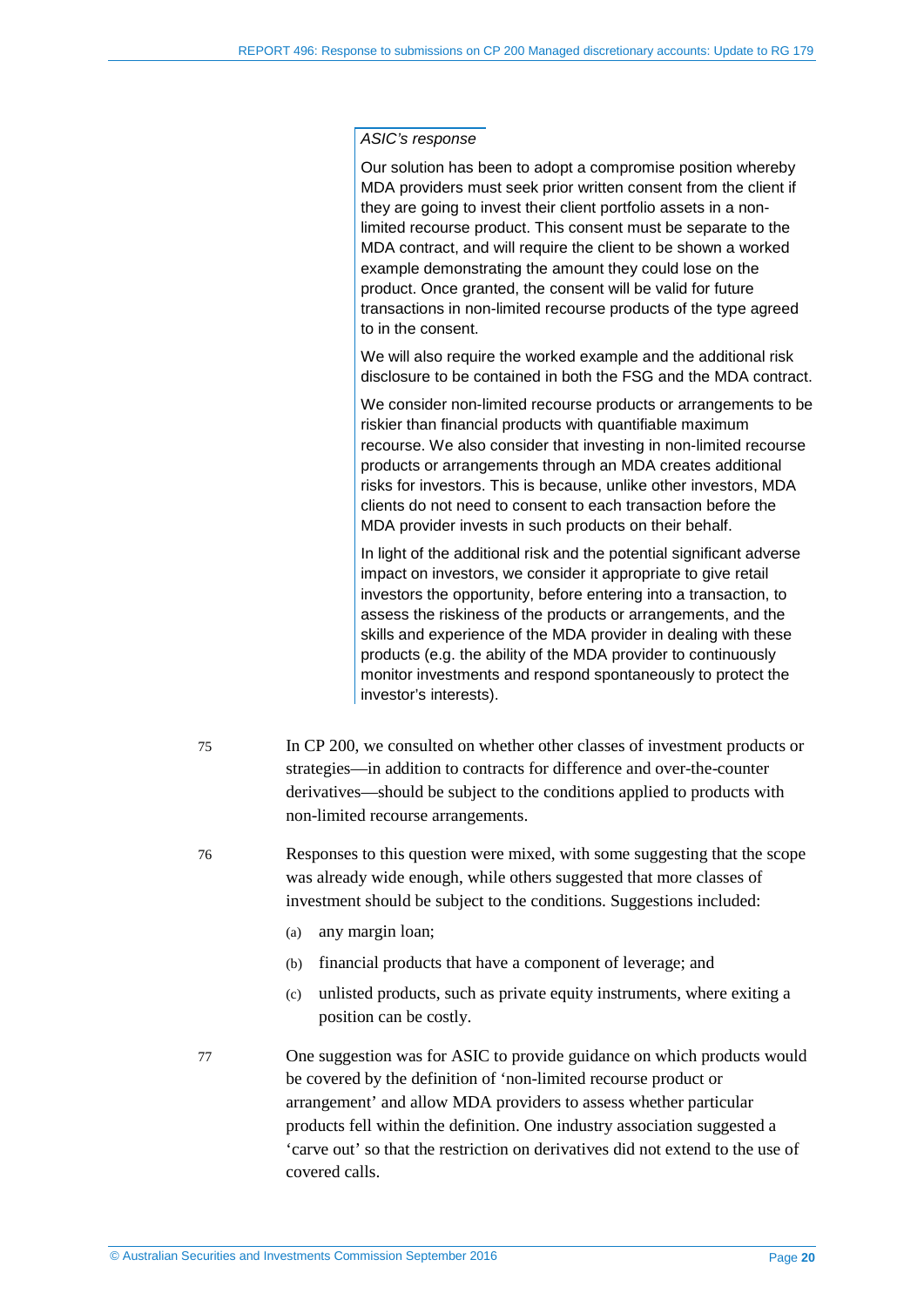- 78 The majority of respondents were supportive of the proposed definition of 'non-limited recourse product or arrangement'. However, a few submissions (including one from an industry association) argued that the proposed definition was too restrictive and should not be included. Respondents argued that clients were protected by annual personal advice and the investment parameters. It was suggested that, if the restriction were applied, it should only apply to products where losses were open-ended, or unquantifiable.
- 79 No responses provided an alternative definition, although some asked for examples to be provided to demonstrate which products the definition would cover.

Given our focus on investor and financial consumer protection, we have defined 'non-limited recourse product' broadly. We consider that, in doing this, we provide greater certainty to MDA providers about their obligations and is easier to supervise.

We have defined 'non-limited recourse product' as follows:

 Non-limited recourse product in relation to a person means a facility held by, or on behalf of, the person which includes an obligation:

- (a) requiring the person that is the client (first person), or the person holding the facility on behalf of the client (first person), to provide consideration to another person in the event of the occurrence or non-occurrence of an act, matter or thing (including the occurrence of a date); and
- (b) in relation to which obligation, the rights of the other person are not limited to the following:
	- (i) rights to property (if any) that the first person has paid or set aside as security for the performance of the obligation; and
	- (ii) rights to set off the obligation of the first person to provide the consideration against a liability (if any) of the other person to the first person.

### <span id="page-20-0"></span>**MDA clients that become** *non compos mentis* **or of unsound mind**

80 In CP 200, we consulted on a proposal to modify the reporting requirements in our relief so that, when a licensed trustee company is acting as an attorney under an enduring power of attorney and is providing an MDA service to a client under our relief, if the client subsequently loses legal capacity as a result of becoming of unsound mind, the trustee company would be required to:

- (a) maintain and prepare the ongoing disclosure documentation required under the MDA relief and retain a copy for seven years; and
- (b) give the documentation to the next of kin of the client; or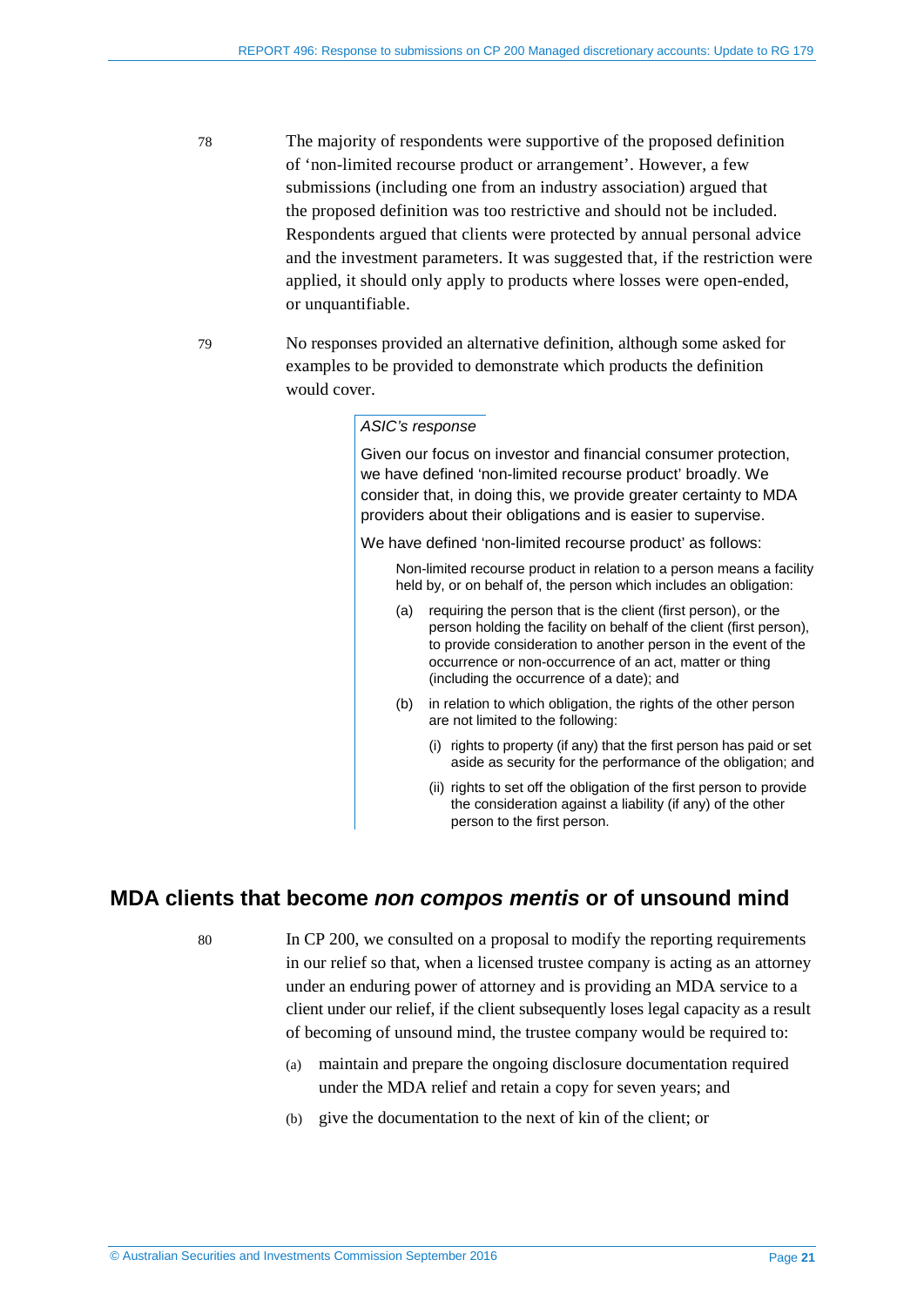- (c) where there is no next of kin, or it is not appropriate or practicable to give the documentation to the next of kin, the documentation may be provided to a guardian, administrator or manager of the client.
- 81 Most responses did not engage with this issue although the proposal received some support.
- 82 One submission against the proposal (from an industry association) stated that the proposal was inconsistent with the MDA client granting a power of attorney to a third party to receive disclosure on their behalf. It was argued that the MDA provider should not send disclosure documentation to parties who have no legal right to make a decision about the documents.
- 83 This response also suggested that the issue of clients becoming of unsound mind should be addressed more broadly across the whole financial services regime, and not just in relation to guidance on MDAs.
- 84 It was submitted to us that an attorney under an enduring power of attorney is also subject to common law fiduciary duties to the incapable donor and a number of duties under the Powers of Attorney Acts in each state and territory to, among other things:
	- (a) act honestly, diligently and in good faith;
	- (b) not use the position for profit;
	- (c) avoid acting where there is or may be a conflict of interest;
	- (d) not disclose confidential information gained as the attorney under the power unless authorised by law; and
	- (e) keep accurate records and accounts.
- 85 It was further submitted that, where an MDA provider is also the holder of the power of an enduring power of attorney and the MDA client becomes of unsound mind, the MDA ceases.
- 86 Responses did not highlight the potential costs of this proposal; however, it was suggested that there may be some costs involved in duplicating disclosure documents.

We are not proceeding with this proposal.

We do not accept the argument by industry that an MDA issued under an enduring power of attorney will cease if the client becomes of unsound mind. It does not necessarily 'fall away'. While an MDA may cease when issued under a general power of attorney—depending on the individual circumstances, this will not necessarily be the case for enduring powers of attorney.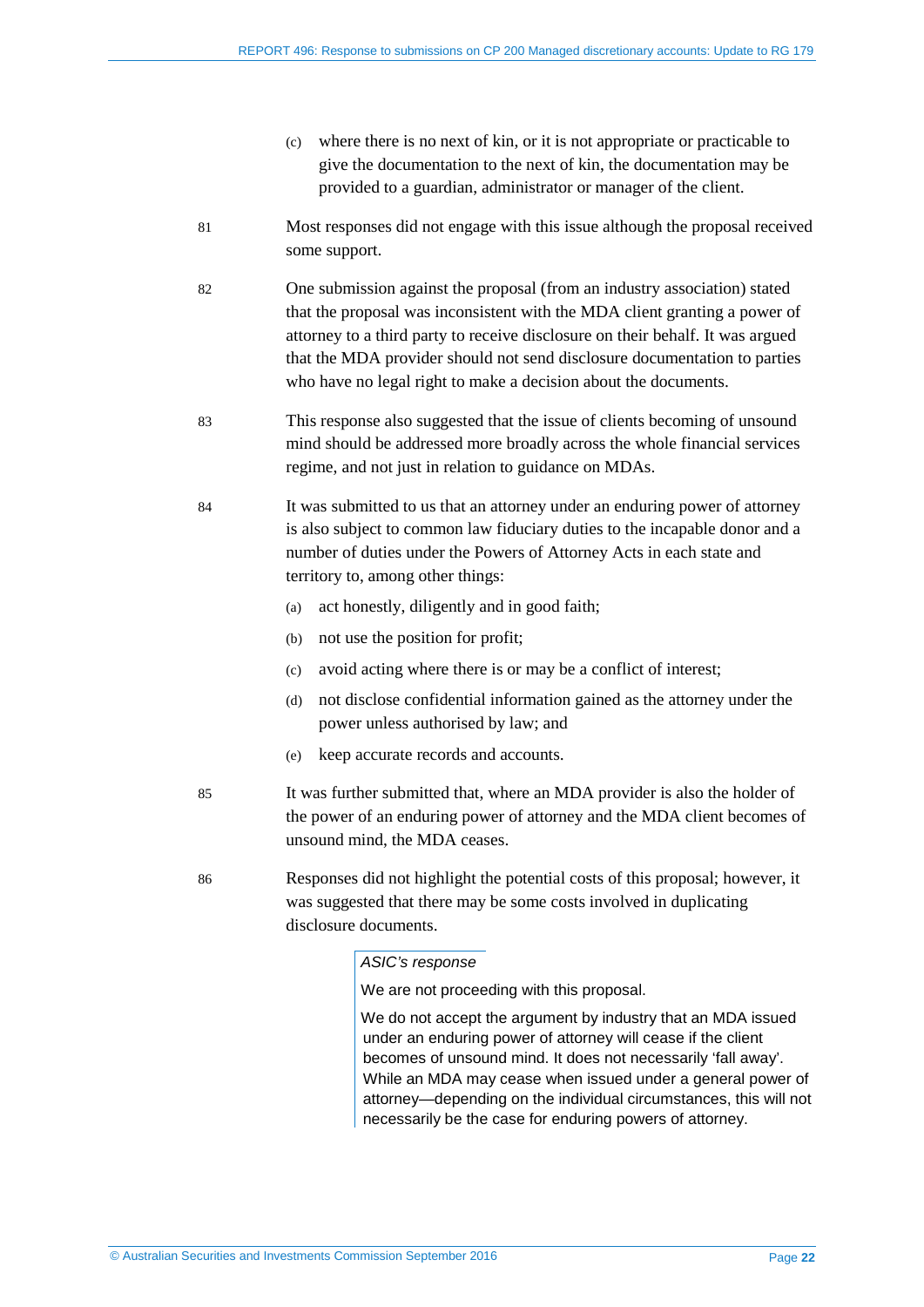If a client becomes of unsound mind, the obligation to give them the disclosures required by the legislative instrument or the Corporations Act may continue unaffected, depending on the circumstances. Where this occurs, the requirement under the relief to give the client disclosures, such as annual reports, cannot be met by the disclosure being 'given to' or retained by the MDA provider, even if the provider is acting under an enduring power of attorney.

Despite our view that clients involved in MDA arrangements assume a large amount of risk if they become of unsound mind, we understand from industry that this is an issue which will arise in limited circumstances and, if relief is sought, should be considered in the context of the specific MDA services described in an application for individual relief.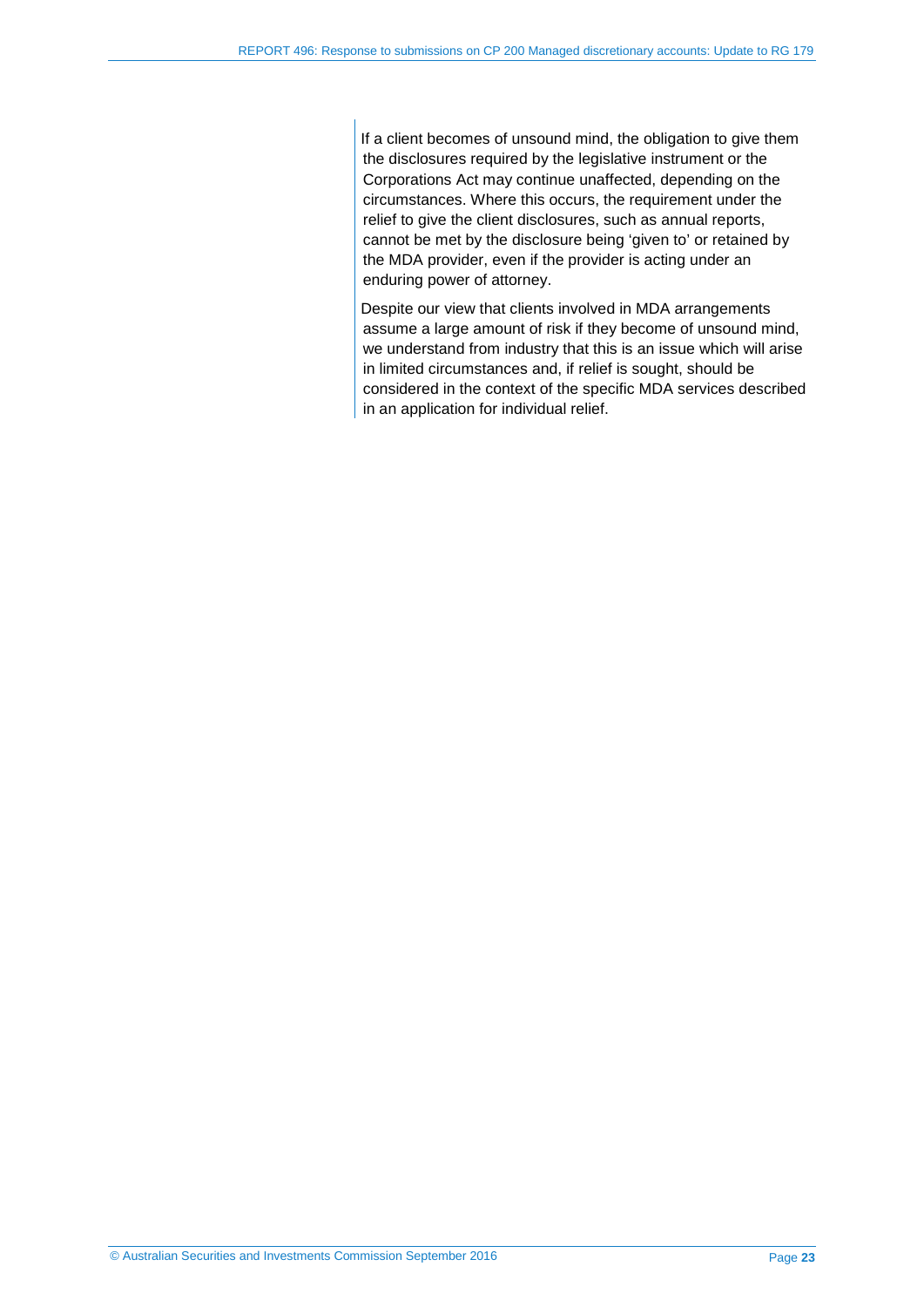# <span id="page-23-0"></span>**F Other modifications to our guidance and relief**

#### **Key points**

This section outlines the key issues raised in submissions on Section F of CP 200, and gives details of our responses to those issues.

It covers our proposal to clarify our guidance on the scope and application of our relief for MDAs. It also covers our proposed guidance on:

- conflicts of interest;
- FOFA reforms and MDAs; and
- ASX Guidance Note 29.

# <span id="page-23-2"></span><span id="page-23-1"></span>**Clarification of our guidance**

87 In CP 200, we proposed to revise RG 179 to provide additional regulatory guidance on the scope and application of our relief for MDAs. We proposed to: (a) make it clearer what arrangements are captured by our guidance on MDAs; (b) clarify in our guidance that, for an arrangement to meet the definition of an MDA, the client and the MDA provider *intend* that the MDA provider will use the client contributions to generate a financial return, or other benefit; (c) clarify that we consider MDAs to be financial products, which also involve the provision of financial services; (d) provide guidance on what AFS licence authorisations are required for different MDA activities; and (e) clarify that, as well as meeting professional indemnity and fraud insurance requirements, MDA providers must meet the requirements imposed on all AFS licensees in Regulatory Guide 126 *Compensation and insurance arrangements for AFS licensees* (RG 126)*.* 88 This proposal received broad support from respondents, including industry associations. 89 Suggested topics for improved guidance included clarifying whether review requirements can be met with a record of advice, and giving guidance on different MDA arrangements involving multiple parties such as planners and investment specialists.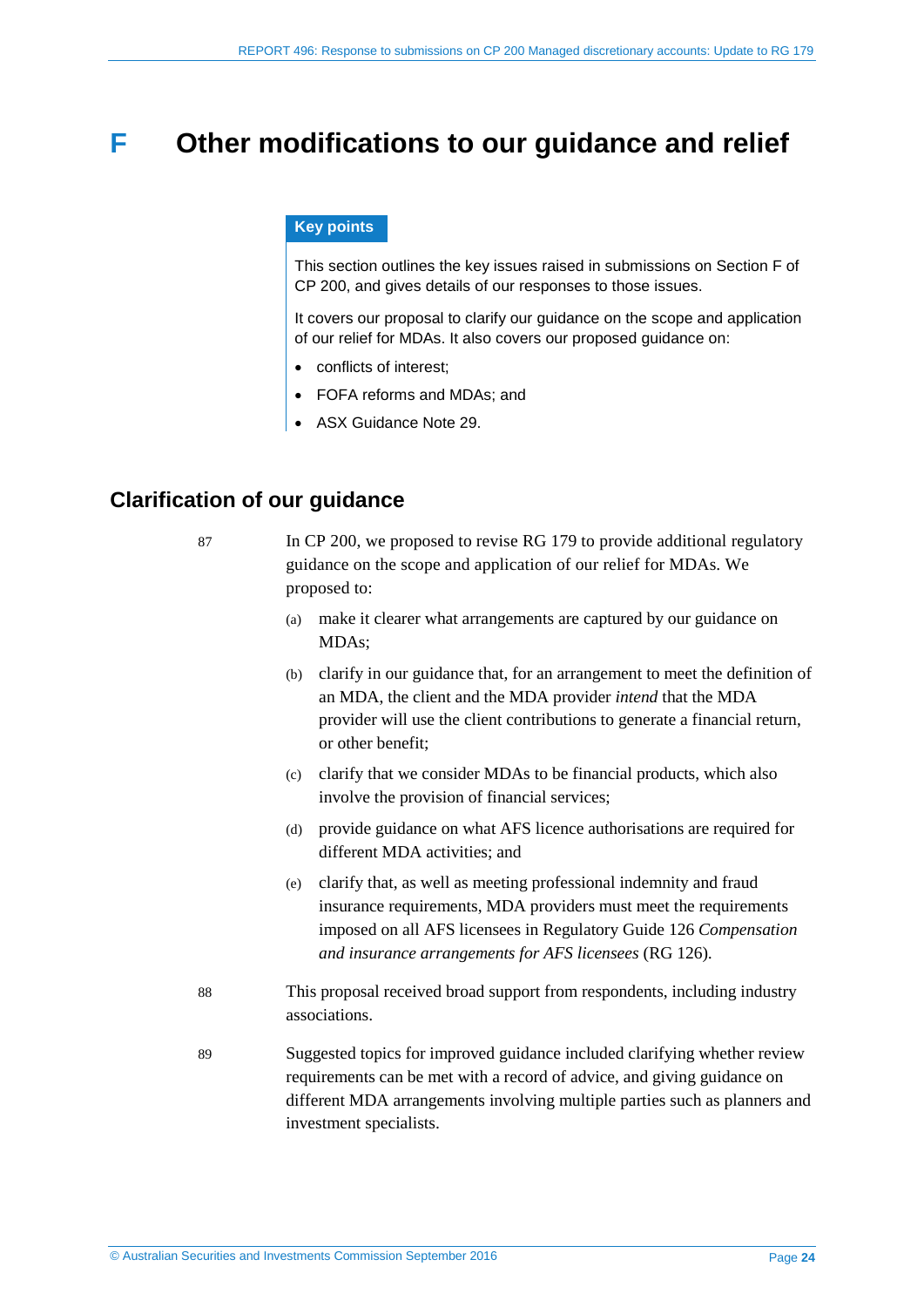90 One suggestion was for ASIC to clarify the precise AFS licence authorisations required to offer MDA services, especially to retail clients, and to clarify what is not required for wholesale clients.

*ASIC's response*

We have implemented the proposals at paragraph [87.](#page-23-2)

# <span id="page-24-0"></span>**Conflicts of interest**

| 91 | In CP 200, we proposed to provide more detailed guidance about our<br>expectations for MDA providers in relation to managing conflicts of interest.                                                                                                                                                                                                                                                                                                     |
|----|---------------------------------------------------------------------------------------------------------------------------------------------------------------------------------------------------------------------------------------------------------------------------------------------------------------------------------------------------------------------------------------------------------------------------------------------------------|
| 92 | The overwhelming majority of respondents supported both the giving of<br>guidance by ASIC in this area and the guidance proposed. There was a<br>particular focus, in some responses, on ASIC giving examples to<br>demonstrate the practical application of the obligations.                                                                                                                                                                           |
| 93 | In relation to whether an MDA provider with a material conflict of interest<br>should be required to disclose that conflict before entering into a transaction,<br>responses were supportive but differed on when the interest should be<br>disclosed. Some respondents suggested that any foreseeable conflict could<br>be noted in the MDA contract or Statement of Advice, while one suggested<br>that approval should be sought as the need arises. |
| 94 | One respondent said that, while the disclosure of material conflicts of<br>interest was necessary, this was already covered by the FOFA reforms, and<br>therefore guidance was not required in an MDA-specific context.<br>ASIC's response                                                                                                                                                                                                              |

We have provided additional regulatory guidance in RG 179 dealing with managing conflicts of interest as an MDA provider.

# <span id="page-24-1"></span>**FOFA reforms and MDAs**

- 95 In CP 200, we proposed providing specific regulatory guidance for MDA providers on the FOFA reforms, and the regulatory reforms relating to breaching conditions of relief. We asked respondents if there were specific areas on which they would like guidance.
- 96 The majority of respondents asked for guidance, stating that it would provide greater clarity for MDA providers.
- 97 While the majority of respondents agreed that ASIC should provide guidance for breaches of relief conditions, some were concerned that paragraphs 129–134 of CP 200—which outlined our proposed guidance were confusing and possibly ambiguous in certain circumstances.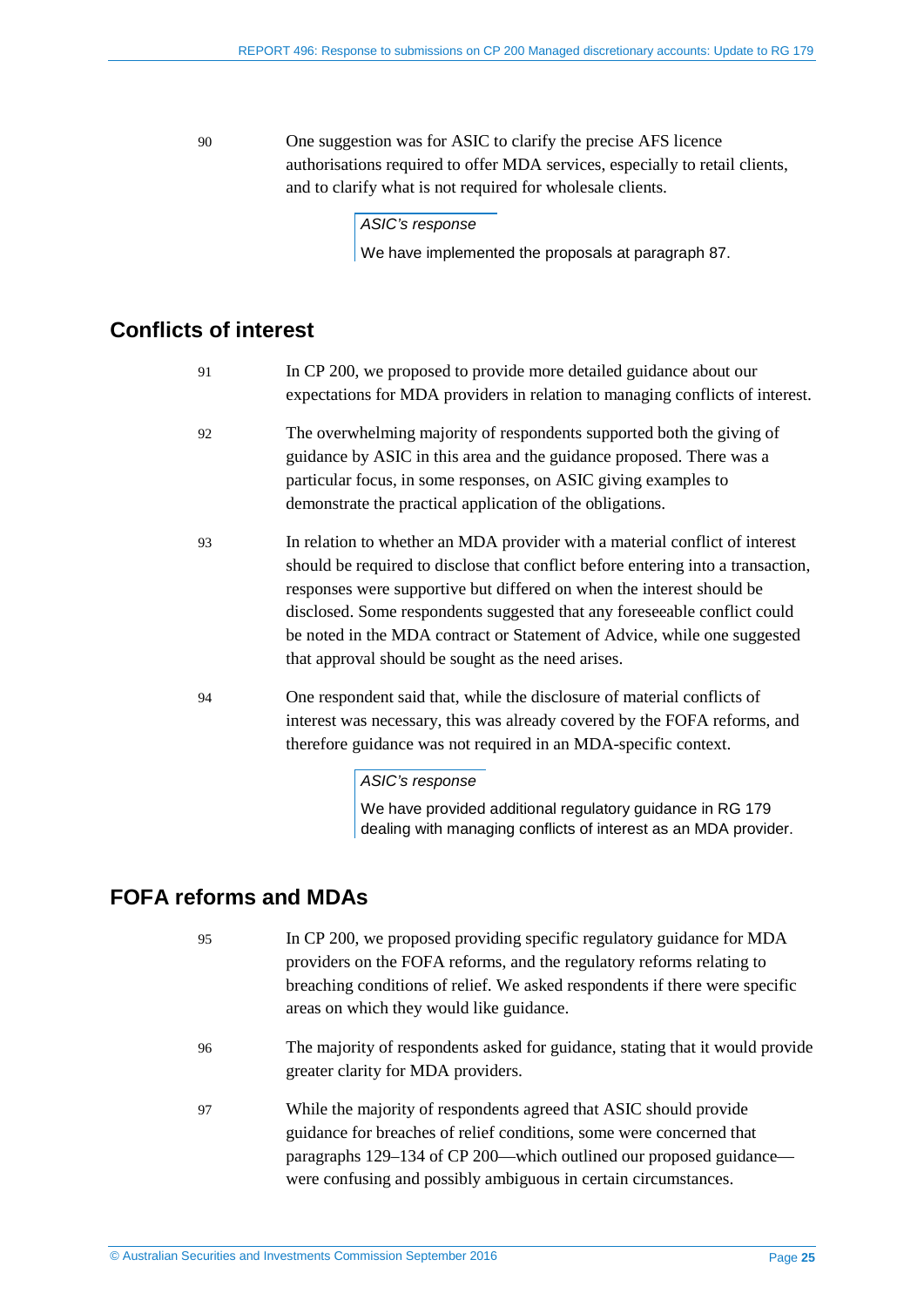We have decided not to proceed with this proposal.

While the proposal was designed to provide certainty for MDA providers, feedback suggested that the proposed guidance would create greater uncertainty.

Instead, we cross-refer, in the updated RG 179, to other ASIC regulatory guides that deal with FOFA.

# <span id="page-25-0"></span>**ASX Guidance Note 29**

98 In CP 200, we proposed to withdraw ASX Guidance Note 29—which contains guidance about MDAs for market participants—and incorporate that guidance in the updated RG 179.

99 Respondents were overwhelmingly in favour of this proposal, with only one of eight respondents disagreeing with the proposal.

#### *ASIC's response*

We have proceeded with this proposal.

We have incorporated ASX Guidance Note 29 into the updated RG 179 by integrating the information across the regulatory guide generally, rather than including it in a specific location.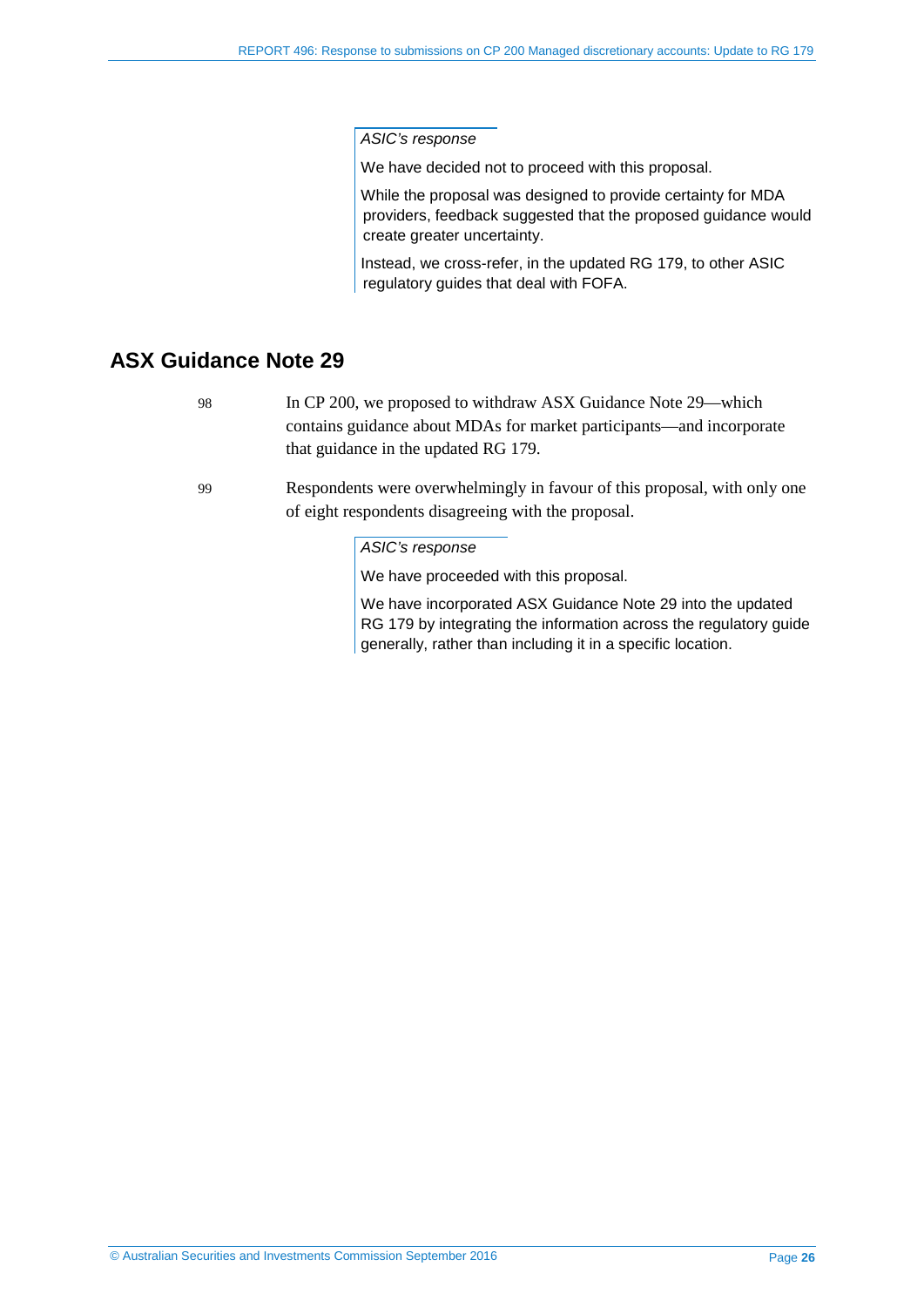# <span id="page-26-0"></span>**G Implementation and transition period**

#### **Key points**

This section outlines the key issues raised in submissions on Section H of CP 200, and gives details of our responses to those issues.

It covers our proposed guidance on the implementation and transition period for new and established MDA providers.

# <span id="page-26-1"></span>**New MDA providers**

| 100 | In CP 200, we proposed that new MDA providers should comply with any        |
|-----|-----------------------------------------------------------------------------|
|     | revised regulatory guidance and conditions of relief from the date on which |
|     | the guidance and relief instrument were released.                           |
| 101 | This proposal was supported by respondents to this issue.                   |

# <span id="page-26-2"></span>**Established MDA providers**

- 102 In CP 200, we proposed to provide existing MDA providers with staged transition periods in which to comply with the new requirements in our relief instrument and our revised regulatory guidance.
	- 103 Responses to these time periods were mixed. Most focused on the proposed transition periods for the updated financial resource requirements, which we are not proceeding with at this time.

#### *ASIC's response*

We recognise that the timing of any transition period has changed, following the delays in finalising the MDA policy.

Existing MDA providers must comply with the new requirements from 1 October 2017. If you are first authorised to provide MDA services on or after 1 October 2016, you must comply with the new requirements in our relief instrument and our revised regulatory guidance from the date of authorisation.

Established MDA providers currently relying on the no-action position on regulated platform MDAs must comply with the revised requirements from 1 October 2018.